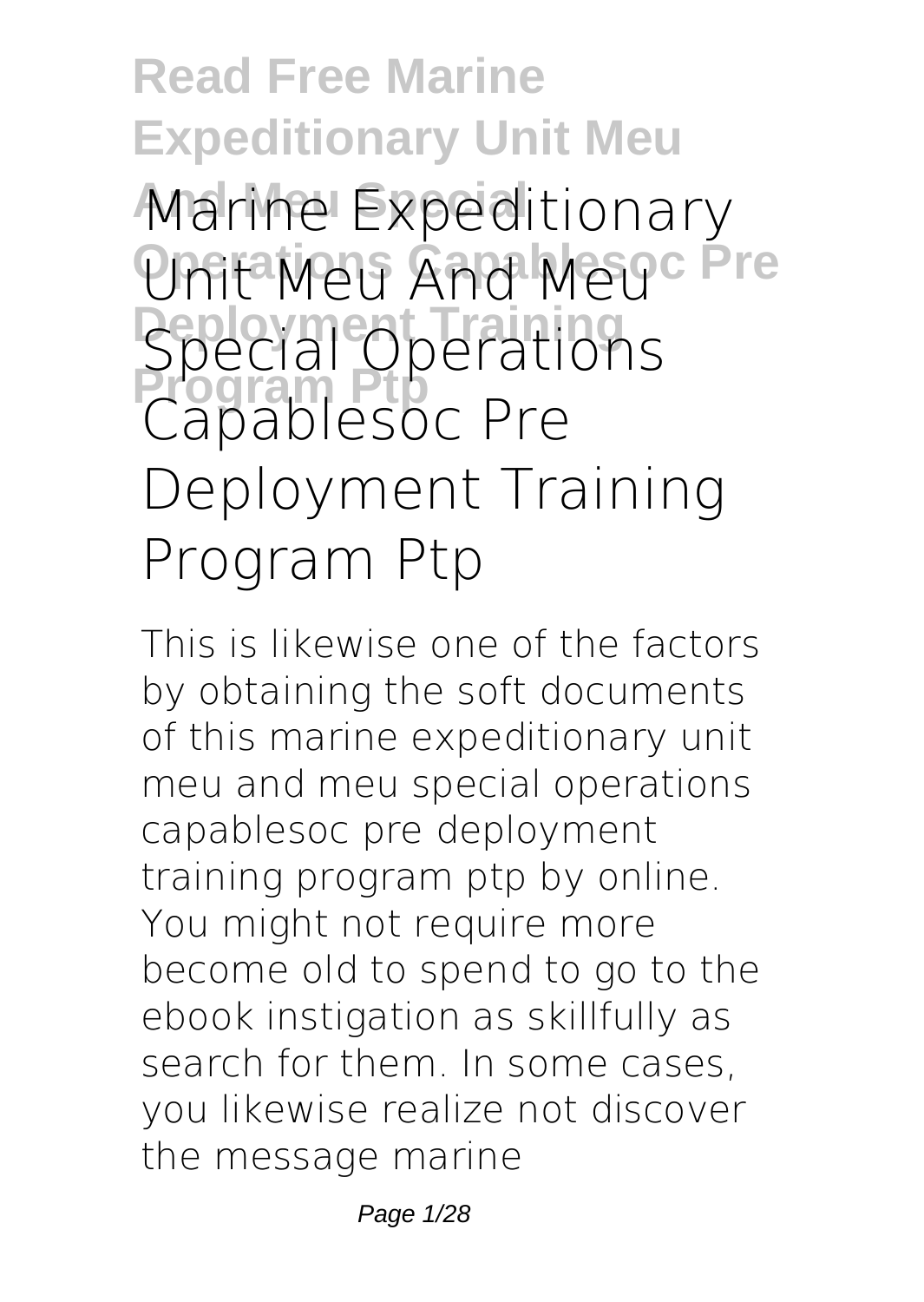expeditionary unit meu and meu **Operations Capablesoc Pre** special operations capablesoc pre **Deployment Training** that you are looking for. It will certainly squander the time. deployment training program ptp

However below, in imitation of you visit this web page, it will be correspondingly no question simple to acquire as skillfully as download lead marine expeditionary unit meu and meu special operations capablesoc pre deployment training program ptp

It will not understand many time as we notify before. You can accomplish it while pretend something else at home and even in your workplace. for that reason easy! So, are you question? Just exercise just what we have Page 2/28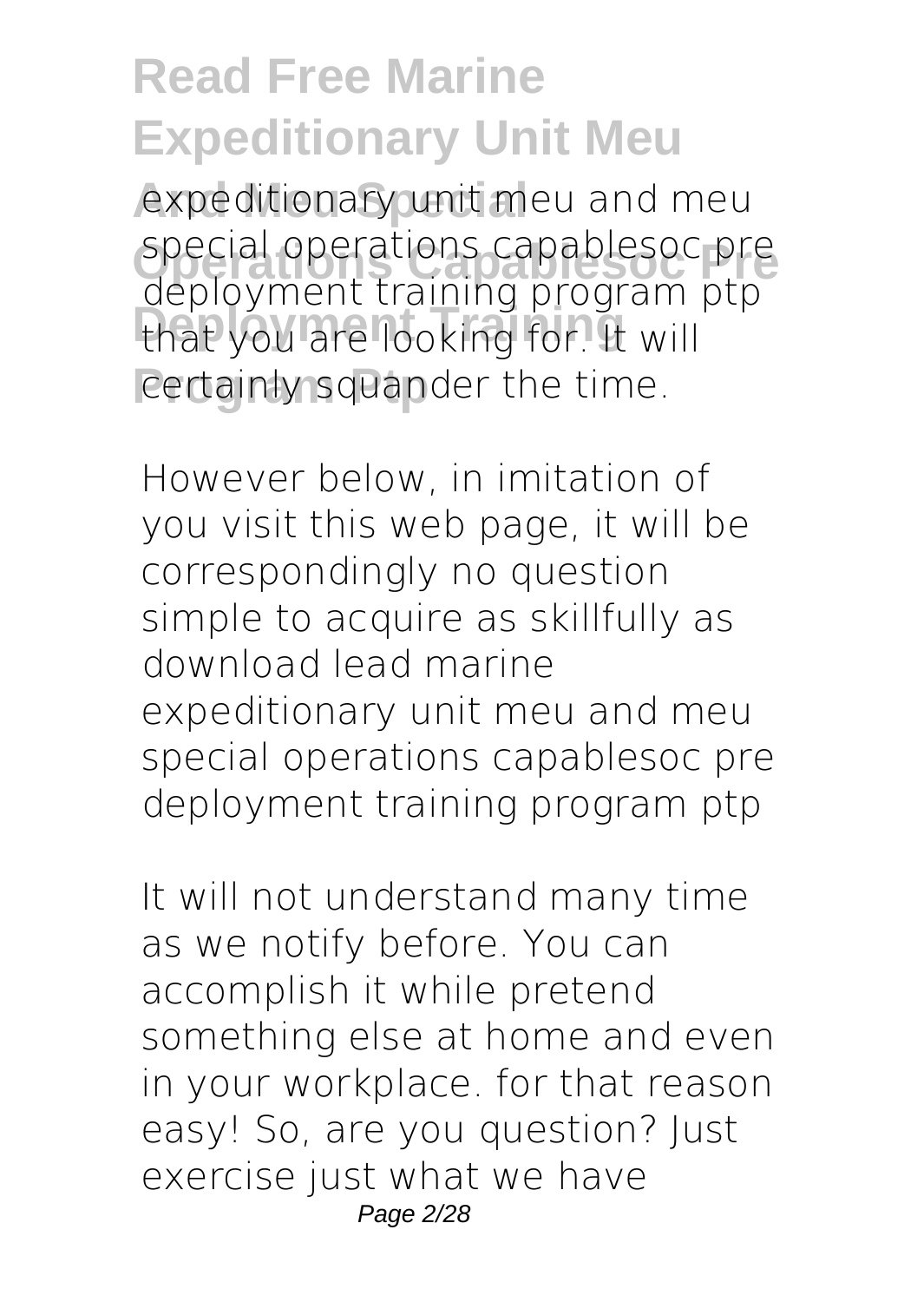enough money below as without difficulty as evaluation marine<br> **Oxpactionary unit may and may Deployment Training special operations capablesoc pre Program Ptp deployment training program ptp expeditionary unit meu and meu** what you taking into account to read!

Marine Corps (USMC): Marine Expeditionary Unit (MEU) Underway Training For Amphibious Operations Episode 5: Ship Life Marine Expeditionary Unit MEU Marine Expeditionary Unit *Marine Expeditionary Brigade: Partnered, Capable, Ready. 31st Marine Expeditionary Unit - Fast Rope to Marksman Exercise* SIX HOURS: Hour 4 – Confirmation Brief (Marine Expeditionary Unit Miniseries) *Marine Expeditionary Unit* Page 3/28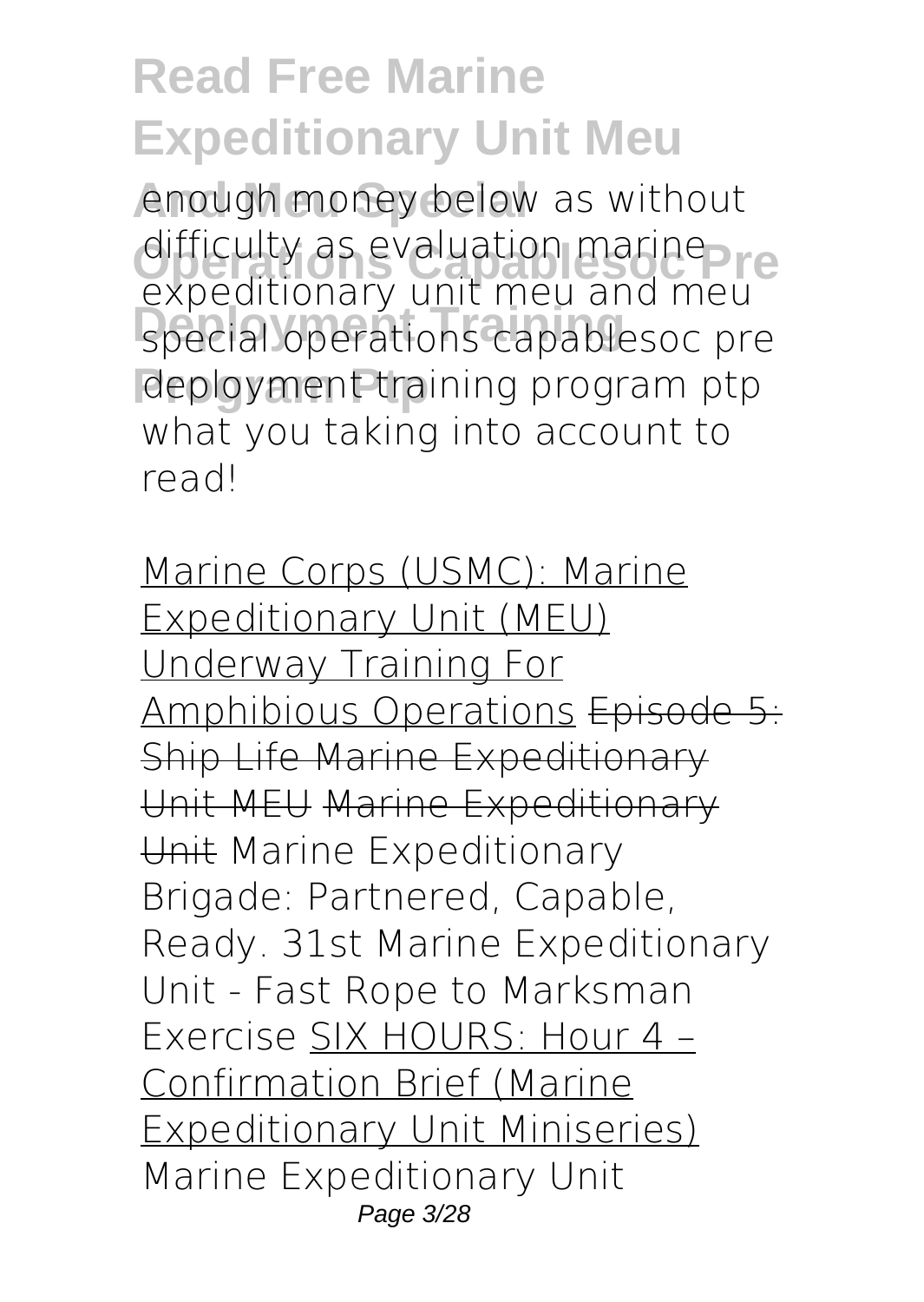**And Meu Special** *Capabilities* 31st MEU Raid Force **Conducting Simulated Raid The**<br>Pride of the Pacific CIV UOUDS **Deployment Training** *Hour 1 – Warning Order (Marine* **Program Ptp** *Expeditionary Unit Miniseries)* Pride of the Pacific *SIX HOURS:* USMC Force Recon | Marine Expeditionary Unit *MARINE EXPEDITIONARY UNIT CAPABILITIES Kuwait Isn't A Deployment Vlog For the 25* Inside the Leopard 1A5 - Tank Gunnery Loading I'm Deploying: A Day In The Life 31st MEU MRF, Royal Thai Marines conduct bilateral live-fire training Life on Ship, Part 1 of 3 NATO's Forces in Action During Intense TrainingsMCRD SAN DIEGO - YOUR FIRST 2 HOURS OF BOOT CAMP US Marine Corps Drill Instructor vs US Army Drill Sergeant Marine Boot Camp RAW Page 4/28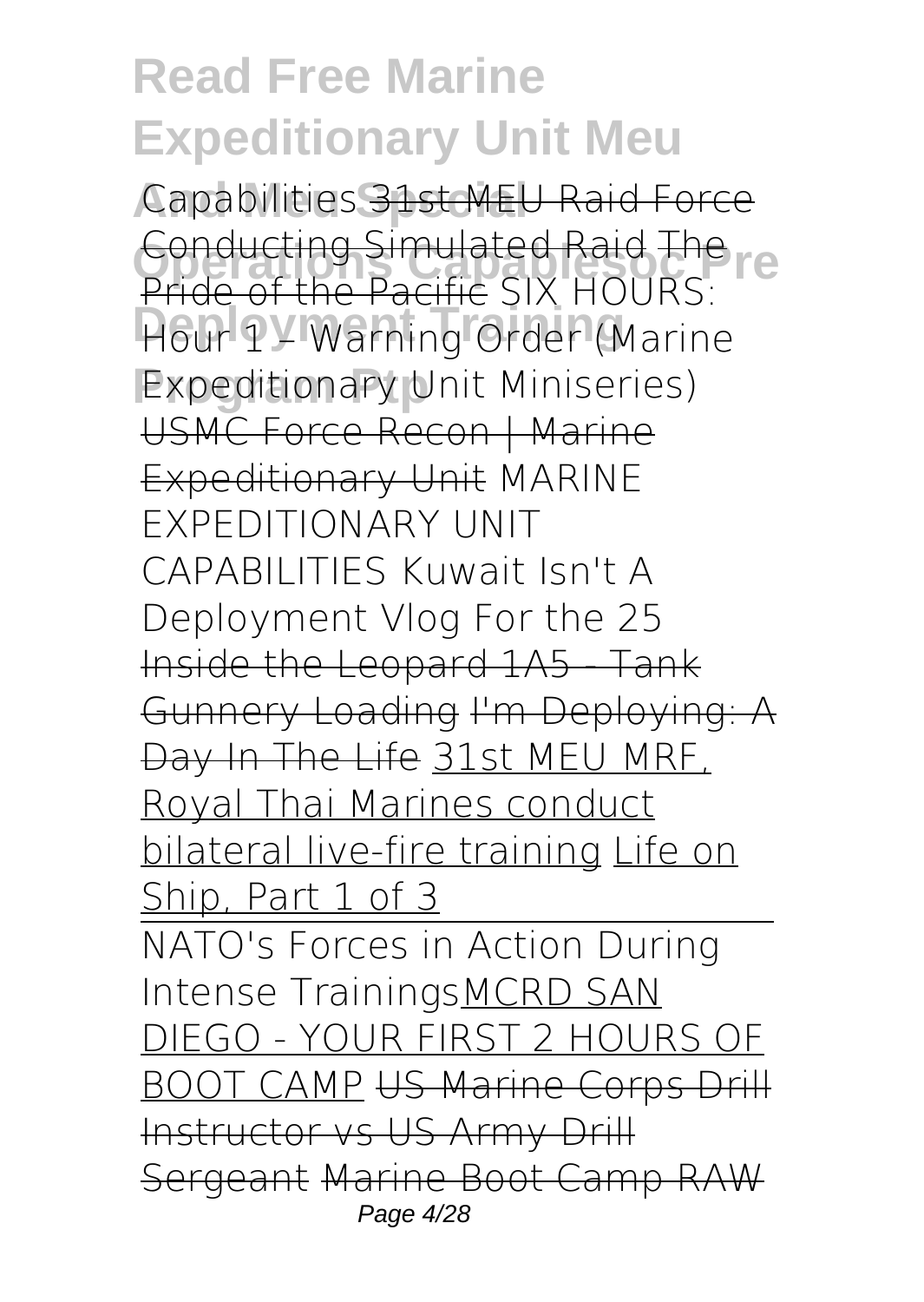**And Meu Special** Footage *26th MEU Underway* **Operationary Unit - Algebra**<br>Markomanghia Training Walsoma **To The MEU II Marine 19 Expeditionary Unit - Episode 1** Marksmanship TrainingWelcome Marine Expeditionary Unit/Aircraft **T** Aviation Combat Element H Marine Expeditionary Force; Forward, Faithful, and Focused *26th Marine Expeditionary Unit Deployment 2019-2020, CAMP LEJEUNE, NC, UNITED STATES, 07.13.2020* 12 Questions with the 15th Marine Expeditionary Unit Commander **SIX HOURS: Forward Deployed Marine Expeditionary Units** Marine Expeditionary Unit Meu And

Marine expeditionary units ( MEU, pronounced " MEE-yoo ") are the smallest air-ground task forces (MAGTF) in the United States Page 5/28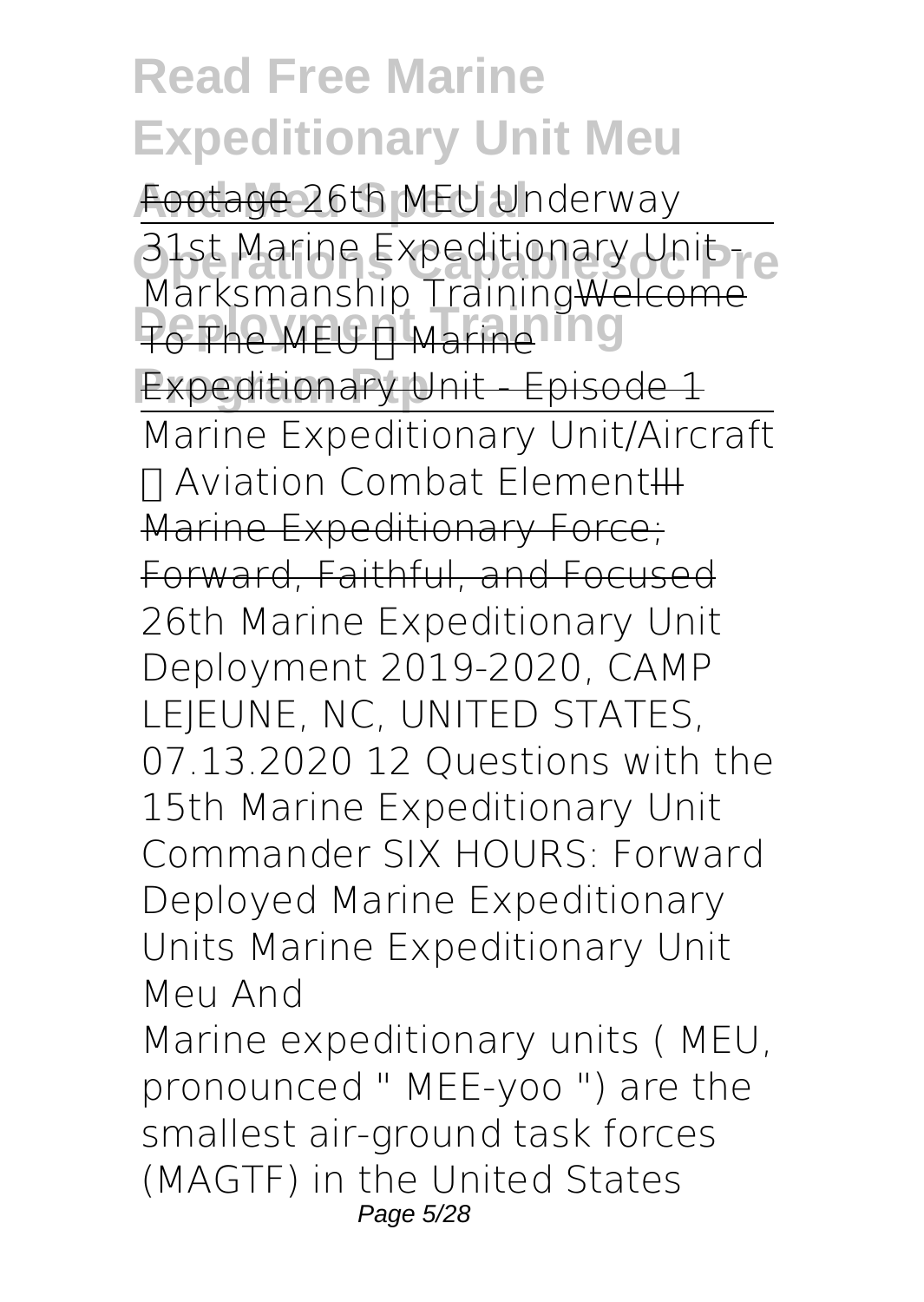**And Meu Special** Fleet Marine Force. Each MEU is **Operationary quick reaction**<br>Farse deployed and ready for **Interior Community Training** whether it be natural disaster or force, deployed and ready for combat missions. Marine amphibious unit ( MAU) was the name used until the late 1980s.

Marine expeditionary unit - Wikipedia

The Marine Expeditionary Unit (MEU -- pronounced M-YOO) is the smallest type of MAGTF. The Marine Expeditionary Unit was formerly referred to as Marine Amphibious Unit (MAU). The change in name...

Marine Expeditionary Unit / MEU The 26th Marine Expeditionary Unit (26th MEU) is one of seven Page 6/28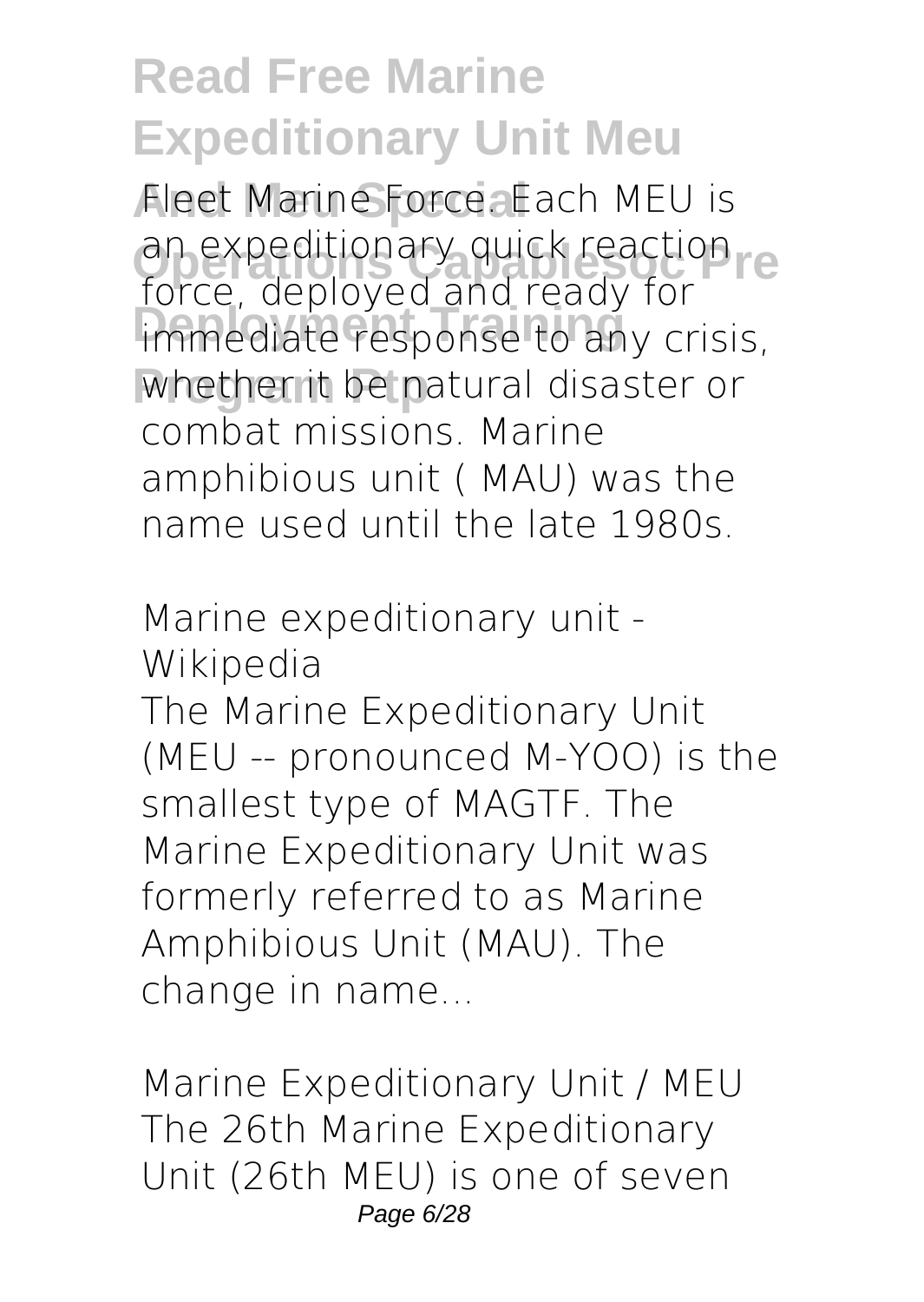Marine Expeditionary Units **Currently in existence in the Pre**<br>Linited States Marine Carne LRC **Define Expeditionary Unit is a Marineam Ptp** United States Marine Corps. The

Marine Expeditionary Unit The MEU is an expeditionary force in nature, able to operate in foreign lands without U.S. bases and facilities. It is naval in character, useful in conventional operations in the air and ashore,...

15th Marine Expeditionary Unit > About  $>$  What is a MEU? Crisis Response: CLB-31, 31st MEU prepare NCO's to lead the way By Sgt. Audrey Rampton | August 21, 2020 PHILIPPINE SEA – Marines with Combat Logistics Page 7/28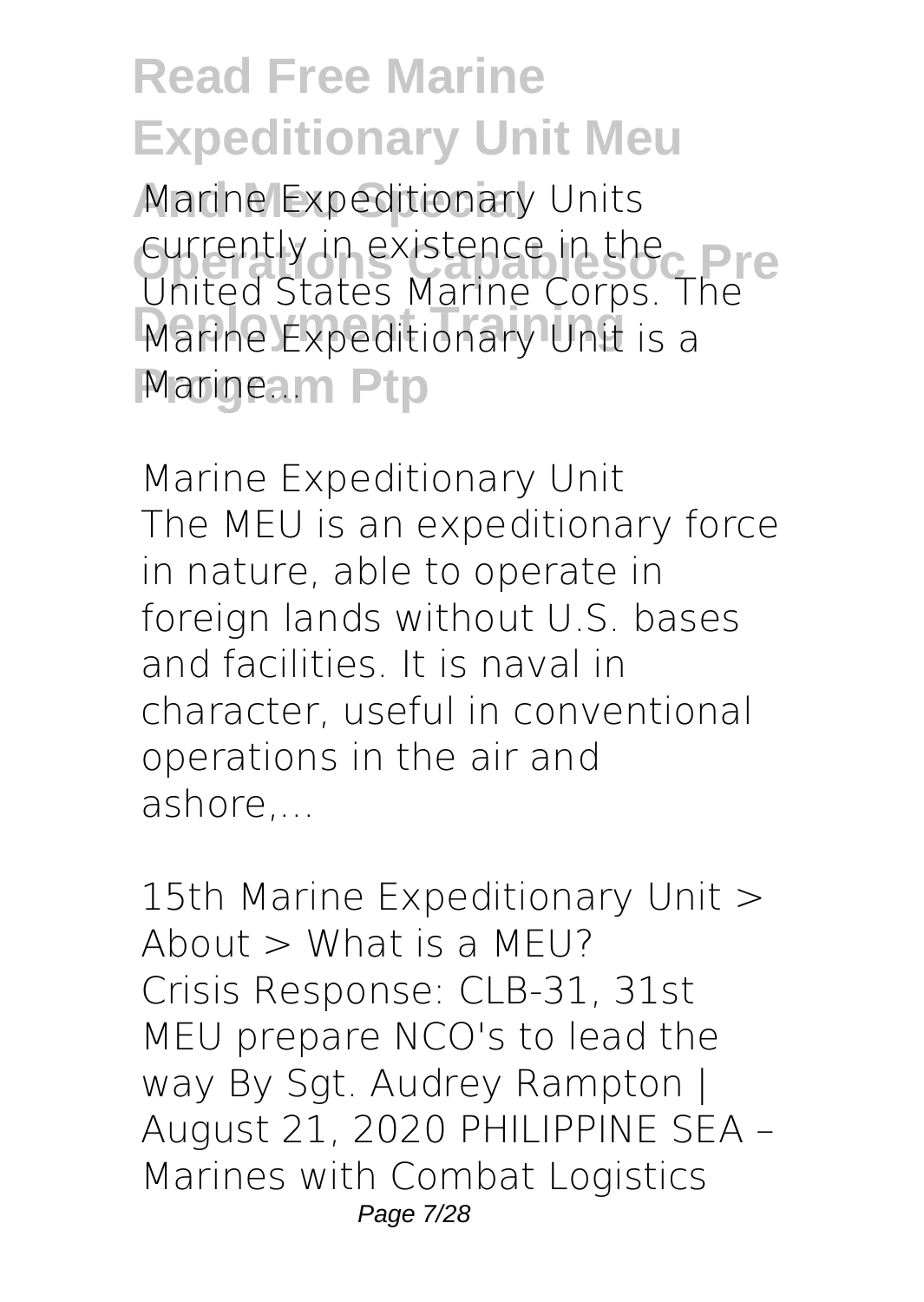**And Meu Special** Battalion (CLB) 31, 31st Marine **Expeditionary Capablesoc Pre** 

31st Marine Expeditionary Unit **The Marine Expeditionary Unit is a** Marine Air Ground Task Force with a strength of about 2,200 Marines and sailors. The 31st MEU consists of a company-sized command element, a battalion landing team (BLT), (an infantry battalion reinforced with artillery, amphibious vehicles and other attachments), a medium tiltrotor squadron (reinforced), (which includes detachments of short take-off, vertical landing airplanes and heavy, light, and attack helicopters), and a combat logistics battalion.

31st Marine Expeditionary Unit - Page 8/28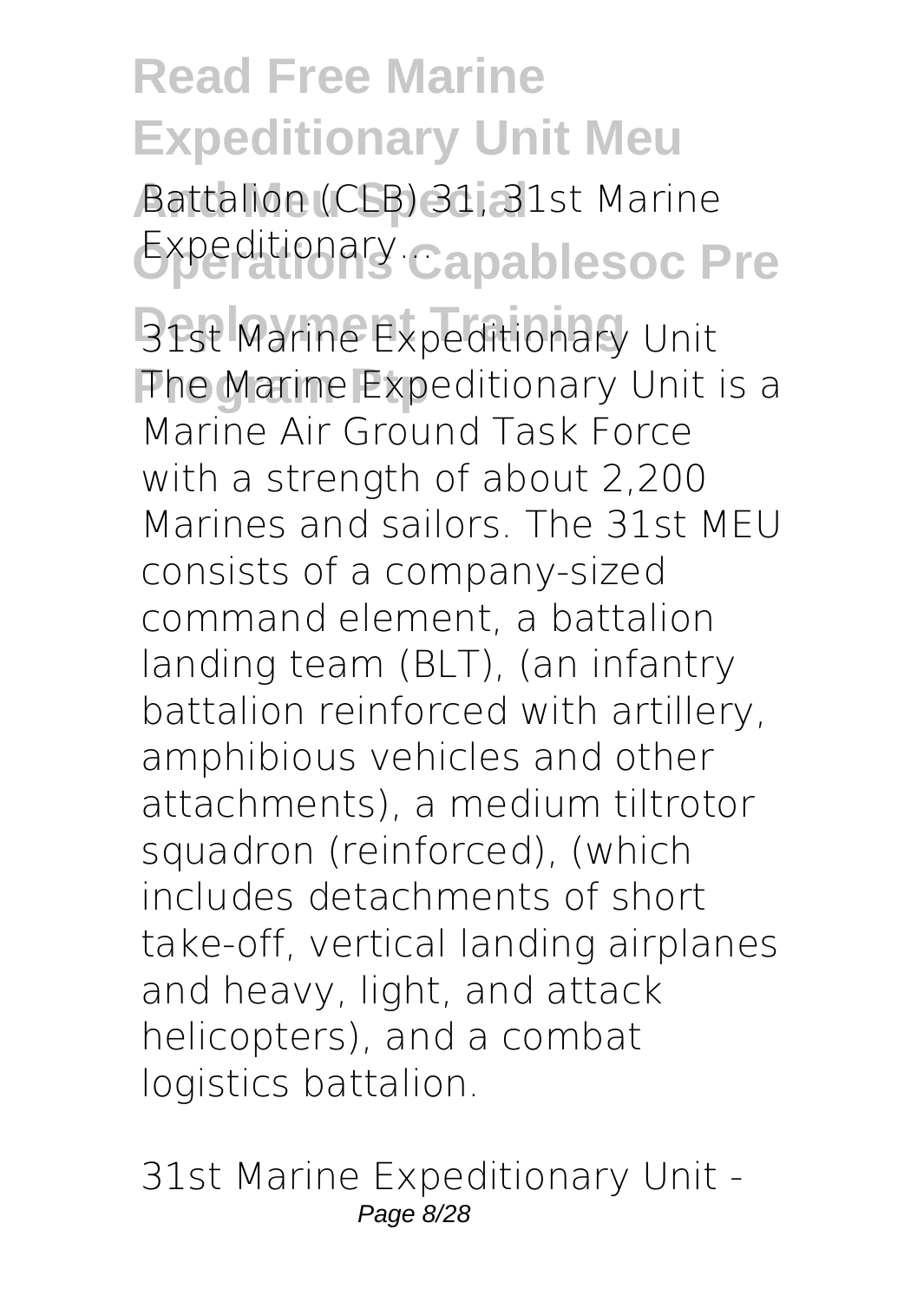**Read Free Marine Expeditionary Unit Meu** *Mikipedial* Special The 15th Marine Expeditionary<br>Thit (MELL provides a ferward **Deployment Training** deployed, flexible sea-based **Marine Air-Ground Task Force** Unit (MEU) provides a forward (MAGTF) capable of conducting Amphibious Operations, crisis response and...

15th Marine Expeditionary Unit A Marine Expeditionary Unit (MEU, pronounced Myuu), formerly called Marine Amphibious Unit (MAU), is the smallest Marine air-ground task force (MAGTF) in the United States Fleet Marine Force. Each MEU is an expeditionary quick reaction force, deployed and ready for immediate response to any crisis.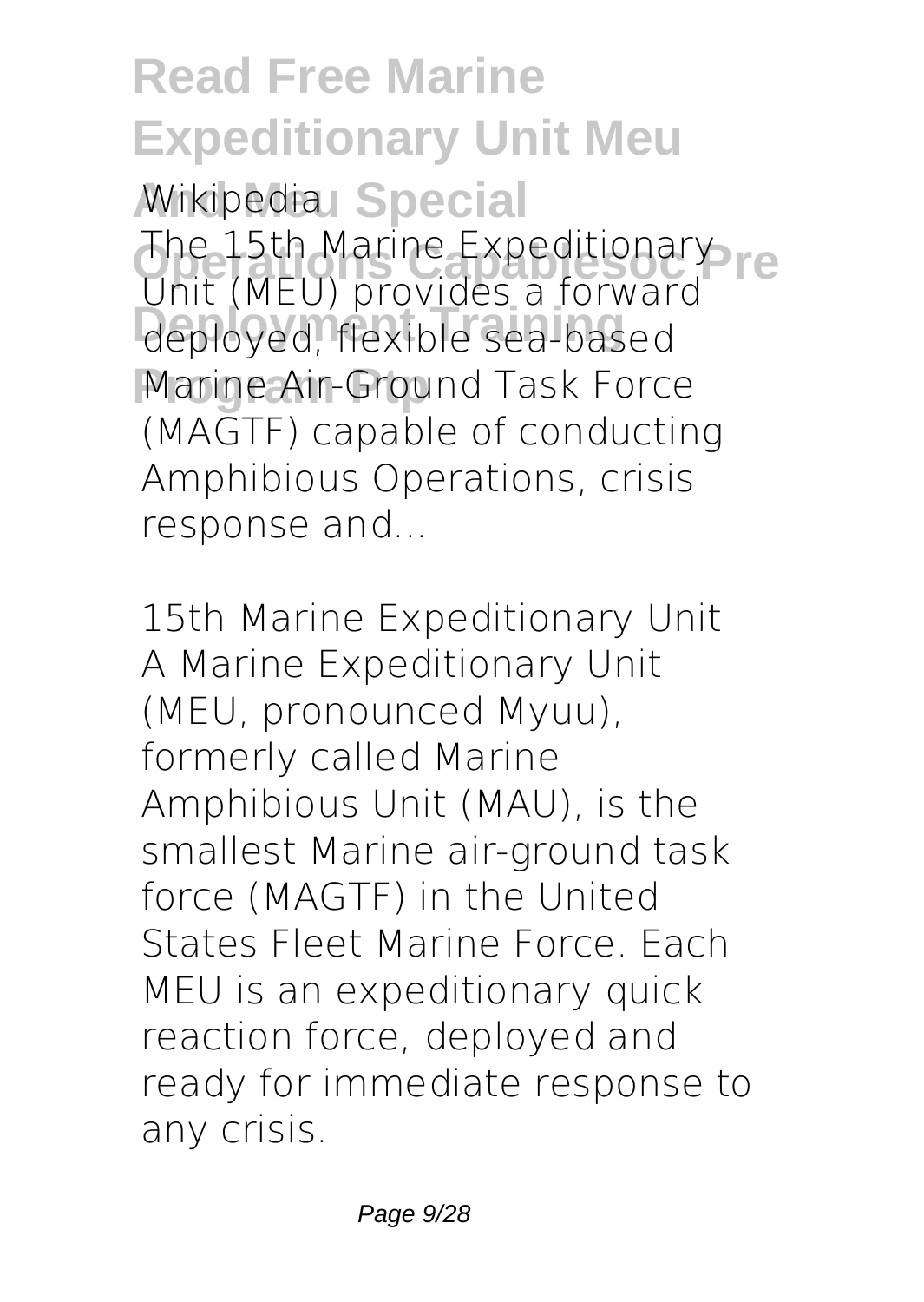Marine expeditionary unit | Military Wiki | Fandom<br>The 11th Marine Expeditions Pre **Deployment Training** Unit is a forward-deployed, **Program Ptp** flexible sea-based Marine air-The 11th Marine Expeditionary ground task force capable of conducting amphibious operations, crisis response and limited contingency...

#### 11th MEU

CENTCOM USCENTCOM 26th MEU 26th Marine Expeditionary Unit NAVCENT CSF USCENTCOMPA. 743414. ARGMEUs operate in the air, on the land, from the sea. Together, the Bataan Amphibious Ready Group (ARG)...

26th Marine Expeditionary Unit - Official U.S. Marine ... What is a Marine Expeditionary Page 10/28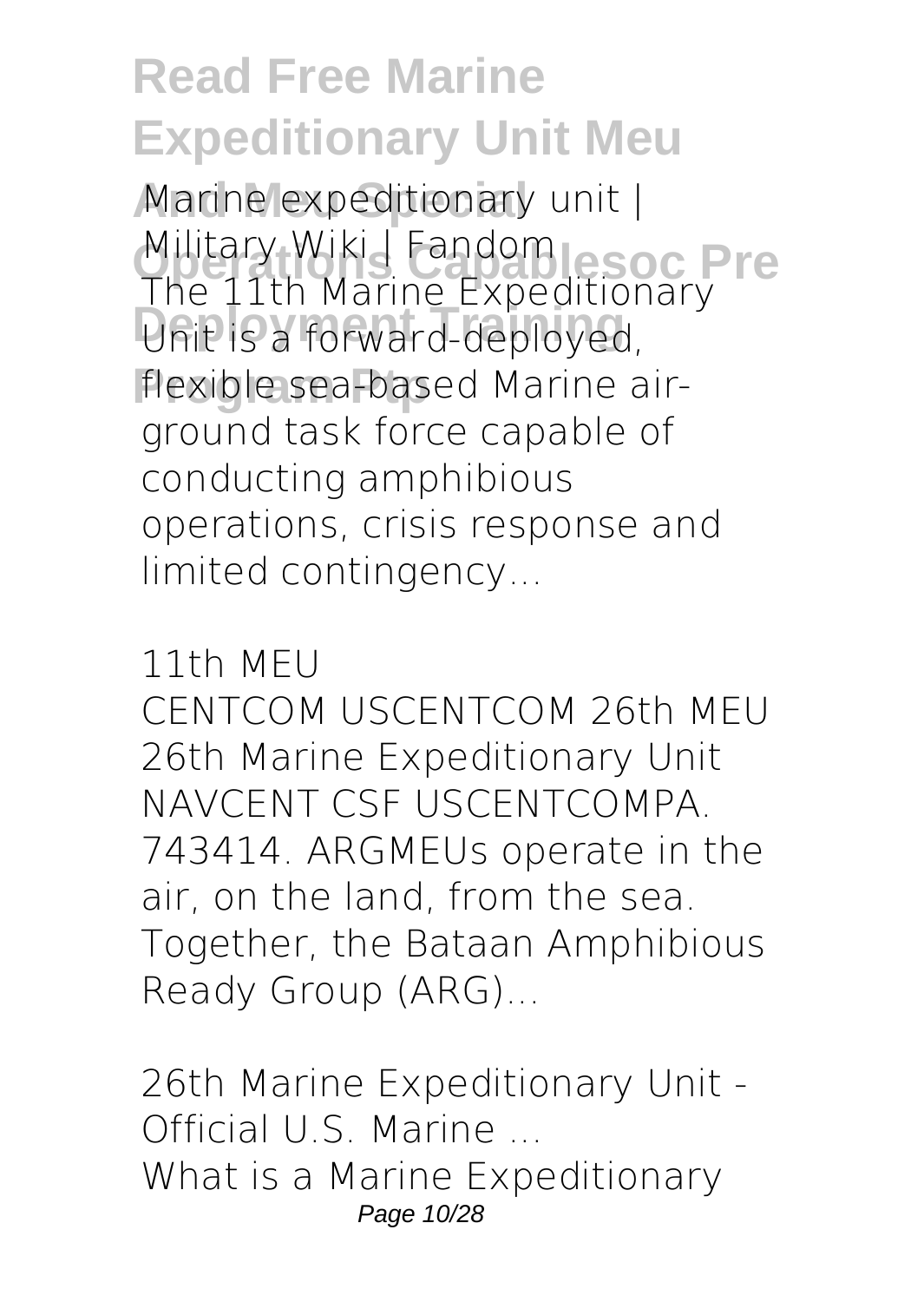**And Meu Special** Unit | Marines.com Marine Air Ground Task Forces provide swift<br>responses to overcome any threat **Depended to dependent any Program Ptp** [WATCH] Marine Air Ground Task Ground Task Forces provide swift Forces provide swift responses to overcome any threat.

What is a Marine Expeditionary Unit | Marines.com The 24th Marine Expeditionary Unit is a Marine Air-Ground Task Force that provides strategic speed and agility, ensuring our Marines are forward deployed and prepared to respond and protect U.S....

24th Marine Expeditionary Unit America, flagship of the America Expeditionary Strike Group, 31st MEU team, is operating in the U.S. Page 11/28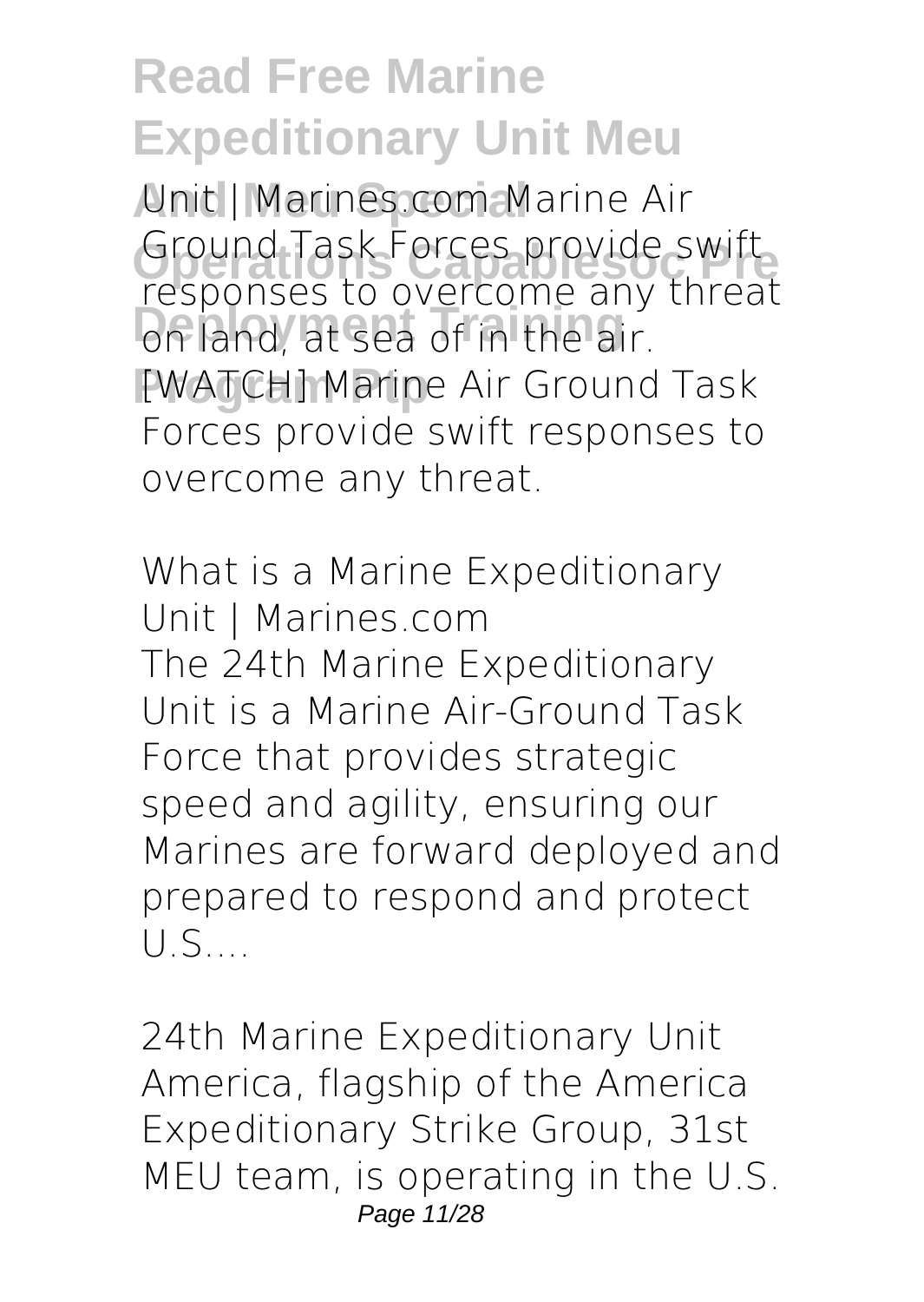**And Meu Special** 7th fleet area of operations to enhance interoperability with<br>allies and partners and serve Pre **Deployment Training Program Ptp** allies and partners and serve as a...

31st Marine Expeditionary Unit The Marine expeditionary unit provides an immediate reaction capability for crisis response and is capable of limited combat operations.

Marine Expeditionary Unit (MEU) definition of Marine ...

Marine expeditionary units (MEU, pronounced " MEE-yoo ") are the smallest air-ground task forces (MAGTF) in the United States Fleet Marine Force. E Each MEU is an expeditionary quick reaction force, deployed and ready for immediate response to any crisis, Page 12/28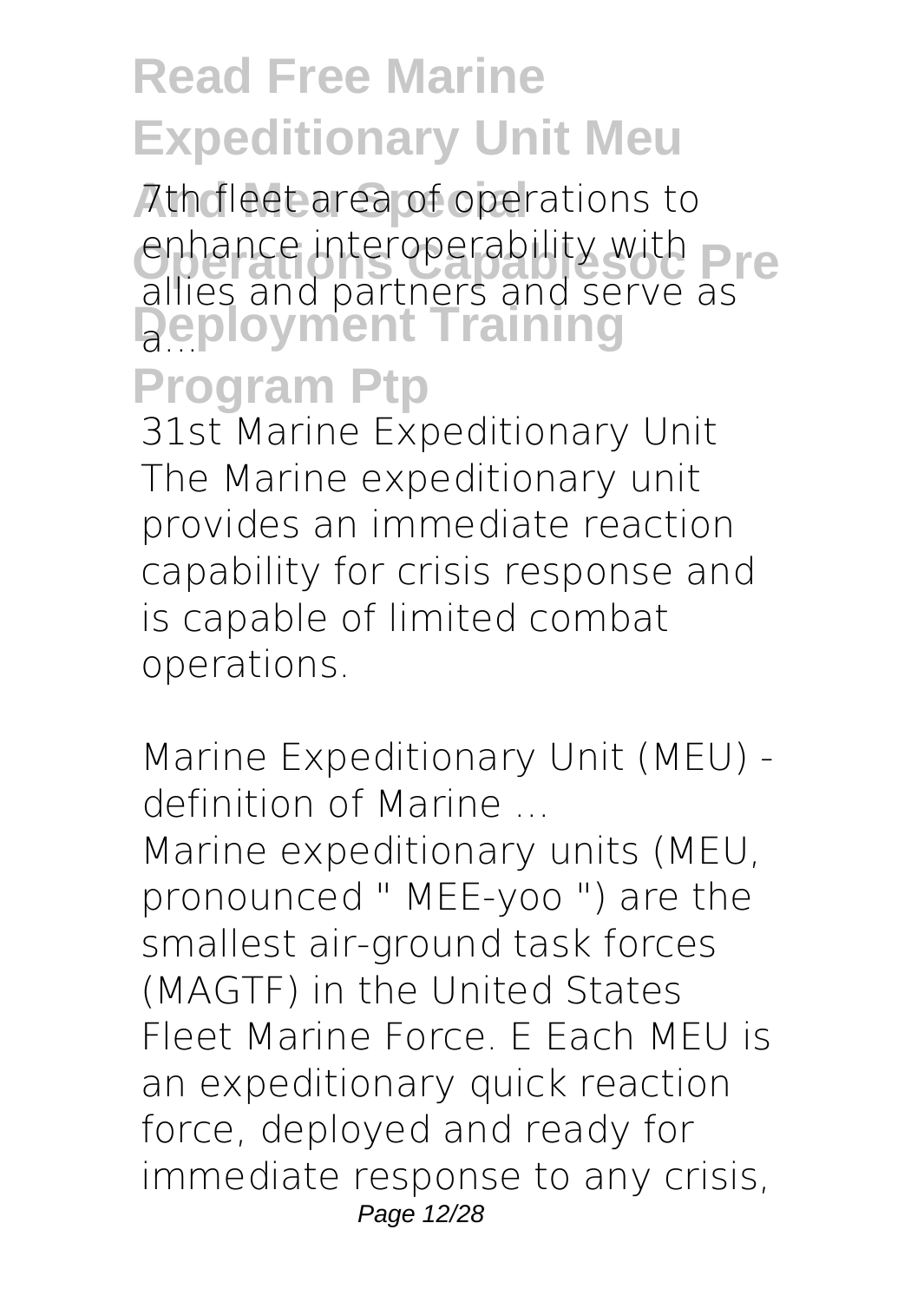whether it be natural disaster or combat missions. Mablesoc Pre

Marine expeditionary unit -WikiMili, The Best Wikipedia ... Marine expeditionary unit A Marine air-ground task force (MAGTF) that is constructed around an infantry battalion reinforced, a helicopter squadron reinforced, and a task-organized combat service support element. It normally fulfills Marine Corps forward sea-based deployment requirements.

Marine expeditionary unit definition of Marine ... BIZE, Albania -- U.S. Marine Corps UH-1Y Venoms and AH-1W Super Cobras assigned to the 26th Marine Expeditionary Unit and Page 13/28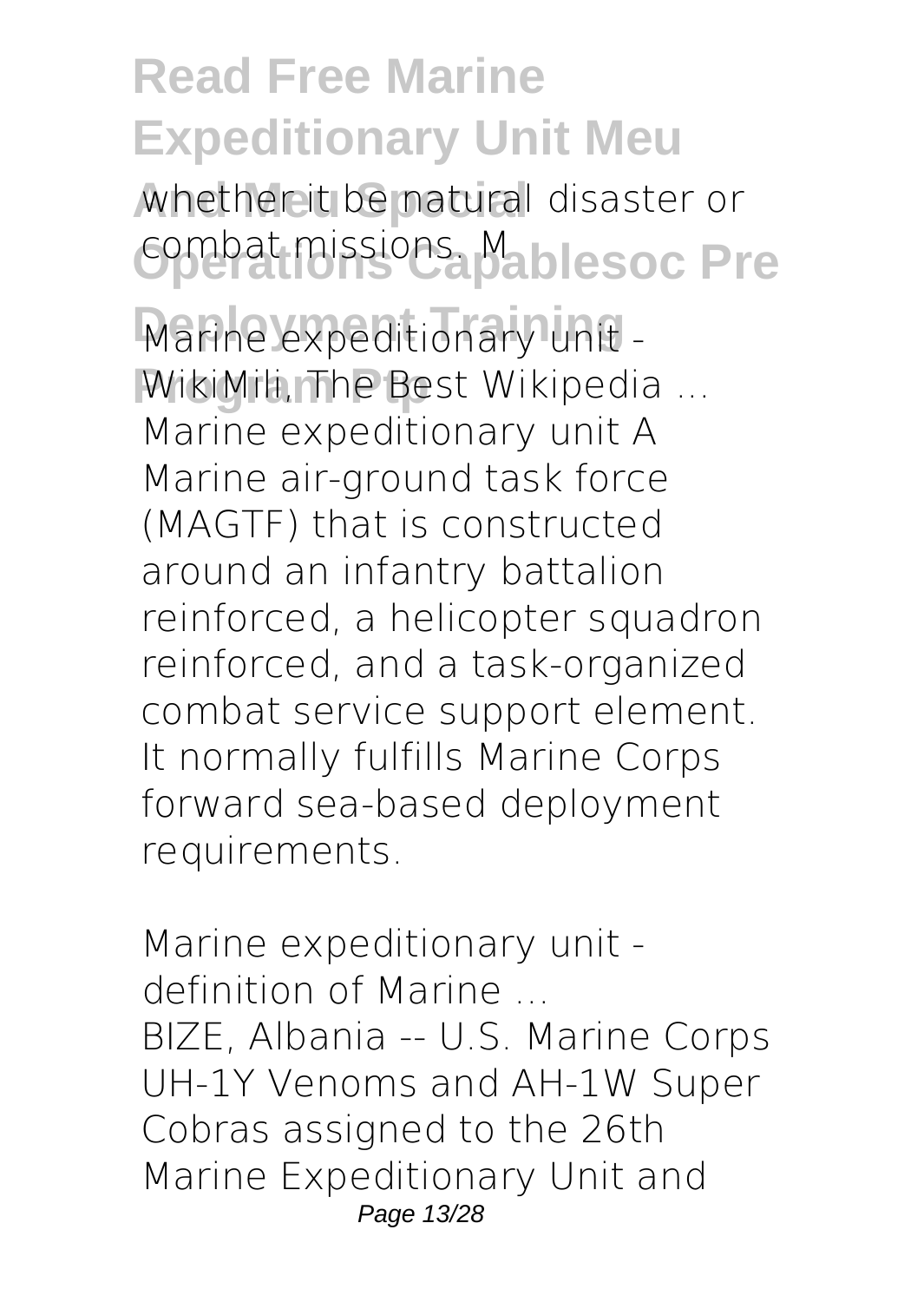attached to the Bataan Amphibious Ready Group<br> **Anationated in a live fixe OC Pre Deployment Training** participated in a live-fire...

**Bataan Amphibious Ready Group** Marine Expeditionary Unit ... The 13th Marine Expeditionary Unit provides a forward deployed, flexible sea-based Marine Air Ground Task Force (MAGTF) capable of conducting amphibious operations, crisis response and limited...

Offers a unique, inside view of the Marines, including their history, training, arms, equipment, and strategies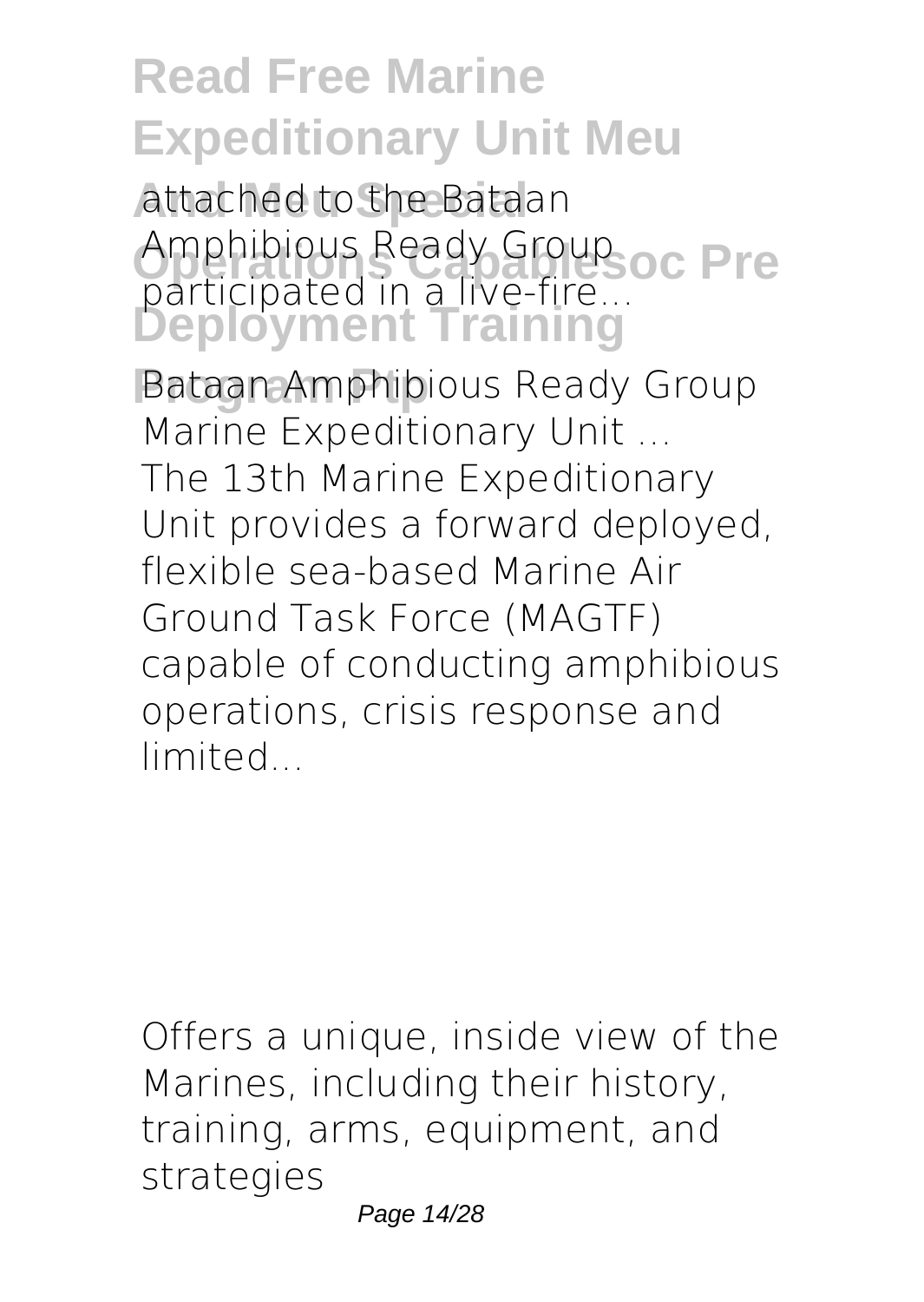**Read Free Marine Expeditionary Unit Meu And Meu Special** The mission of this is to provide a<br>**The mission of the floxible contract Deployment Training** based, Marine Air Ground Task **Porce capable of conducting** forward deployed, flexible sea-Amphibious Operations, crisis response and limited contingency operations.

The Marine Expedtionary Unit (MEU) SMARTbook is designed to be a reference for MEU and PHIBRON Commanders, MEU and PHIBRON staffs and the commanders and staffs of the Major Subordinate Elements (MSE) and Naval Support Elements (NSE) of the ARG-MEU team. Topics include: MEU mission, organization, and capabilities; MEU staff functions; mission planning (R2P2 & MCPP); Page 15/28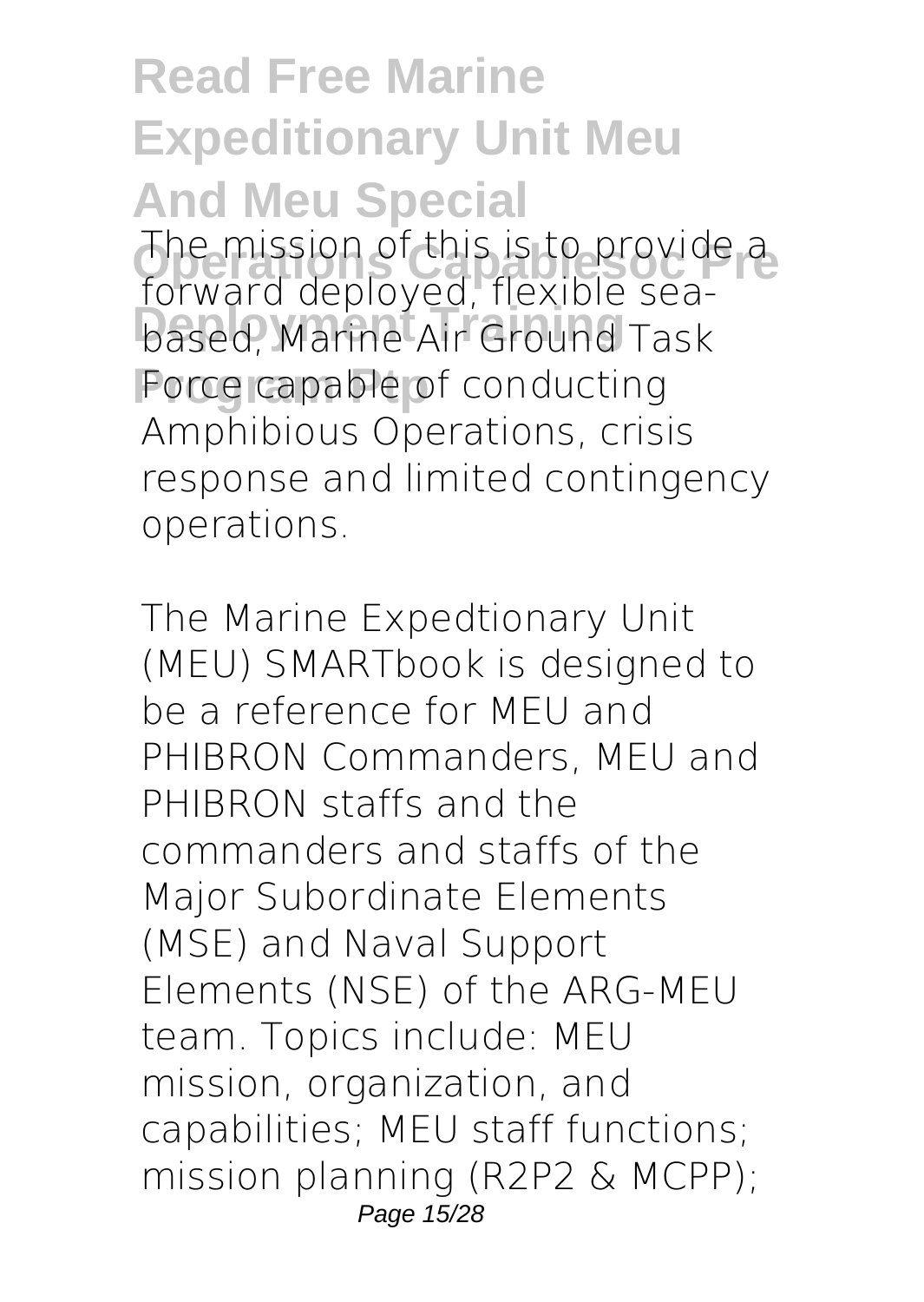**And Meu Special** mission essential tasks; standing mission briefs; MEU liaison and<br>Clinicul plaments; annondisce and **Deployment Training** reference guides; abbreviations, acronyms and glossary. \*\*\* Find survey elements; appendices and the latest edition of this book and the rest of our series of military reference SMARTbooks at the publishers website: www.TheLightningPress.com \*\*\*

The author asserts that in the next ten to fifteen years the probability of employing the Marine Expeditionary Unit (MEU) in limited conflicts on behalf of United States foreign policy interests will increase. Further, that the threat posed by likely enemies is sophisticated enough to require enhanced combat capability for the MEU to be an Page 16/28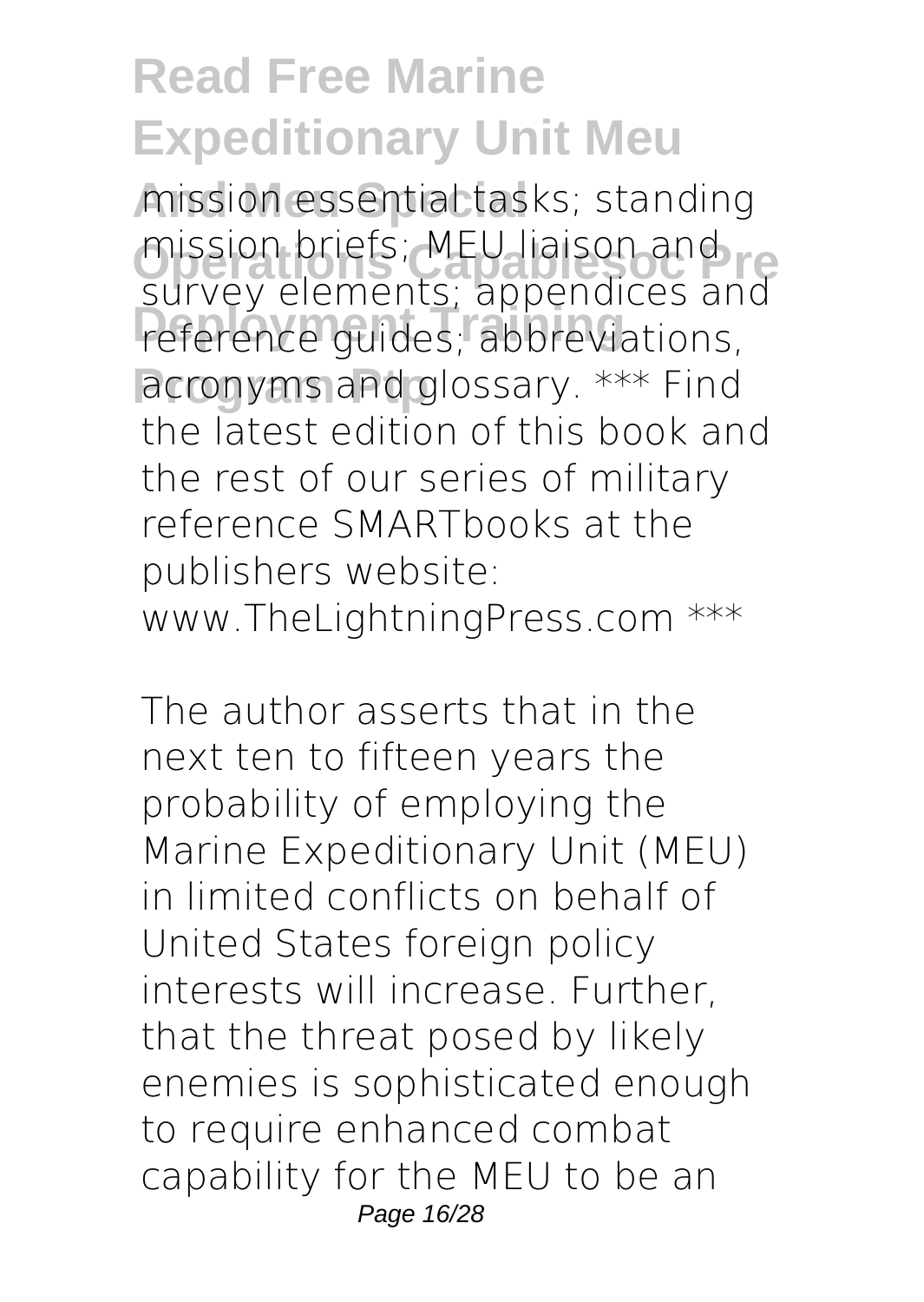effective deterrent. The author proposes a solution to this <sub>of</sub> **Pre**<br>problem with the assignment to **Deployment Training** the MEU of Marine Corps tactical fixed-wing aircraft and command proposes a solution to this and control assets in a composite for structure. This concept of employment of existing aviation assets is within the context of current Marine Corps doctrine but is not normally applied at the MEU level of operations.

"An introduction to the life of a marine in a Marine Expeditionary Unit (MEU). Describes some of the missions assigned to MEUs, how they train, and their role in the U.S. armed forces"--

The capabilities of the MEU(SOC) may limit its ability to enable an Page 17/28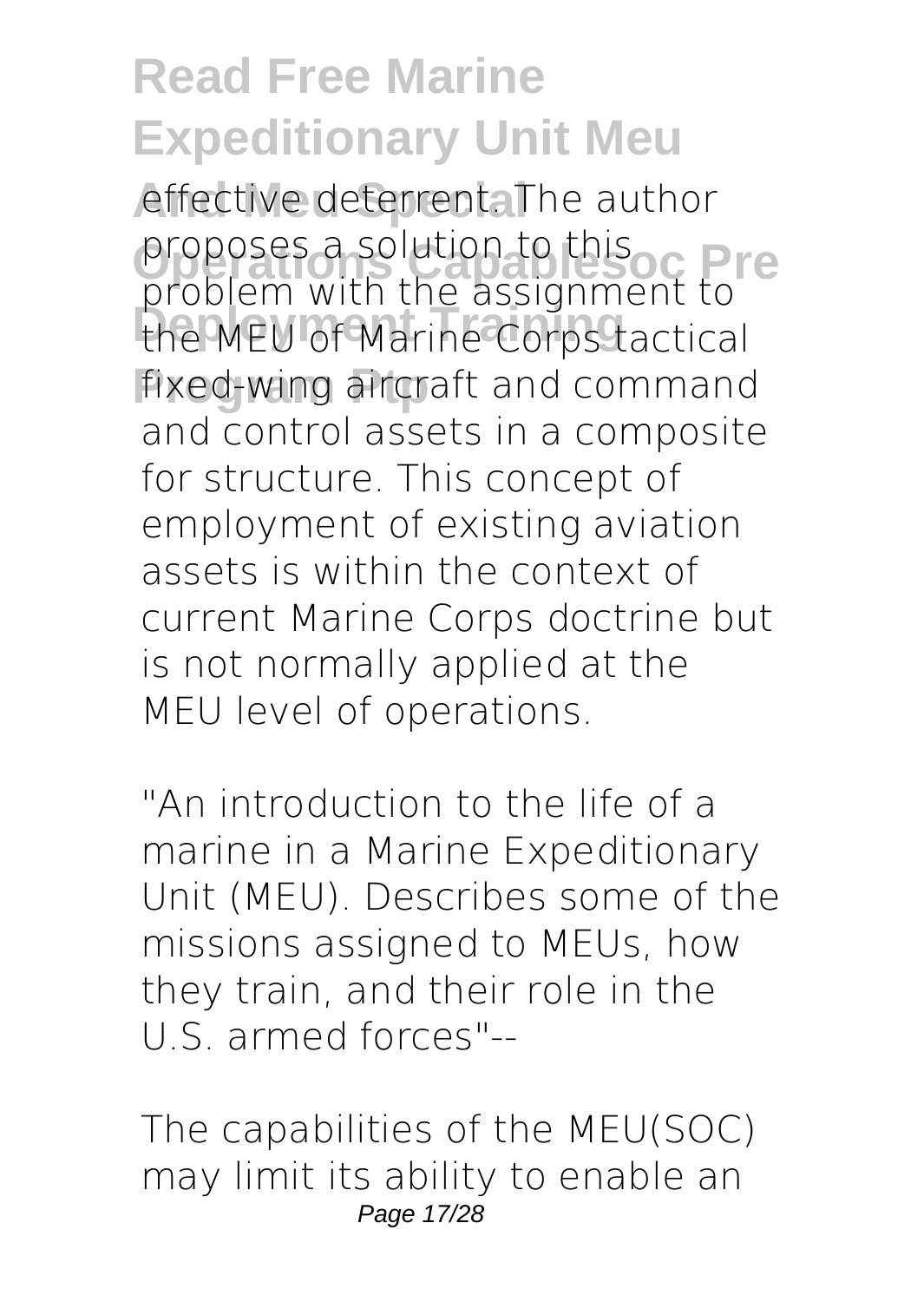**And Meu Special** Amphibious Task Force (ATF) MEB, but it is fully capable of **Pre Deployment Training** Prepositioning Force (MPF) MEB and an Air Contingency Force enabling both a Maritime (ACF) MEB. The MEU(SOC) program has been under attack for many years by those who believe it has become too SOCcentric. When the Commandant announced that the Marine Corps would reestablish the MEB, the critics renewed their attacks on the MEU(SOC) program, stating that it was not capable of conducting enabling missions in support of the MEB. An examination of the three types of MEBs (Air Task Force, Maritime Prepositioning Force, and Amphibious Task Force) was conducted and requirements Page 18/28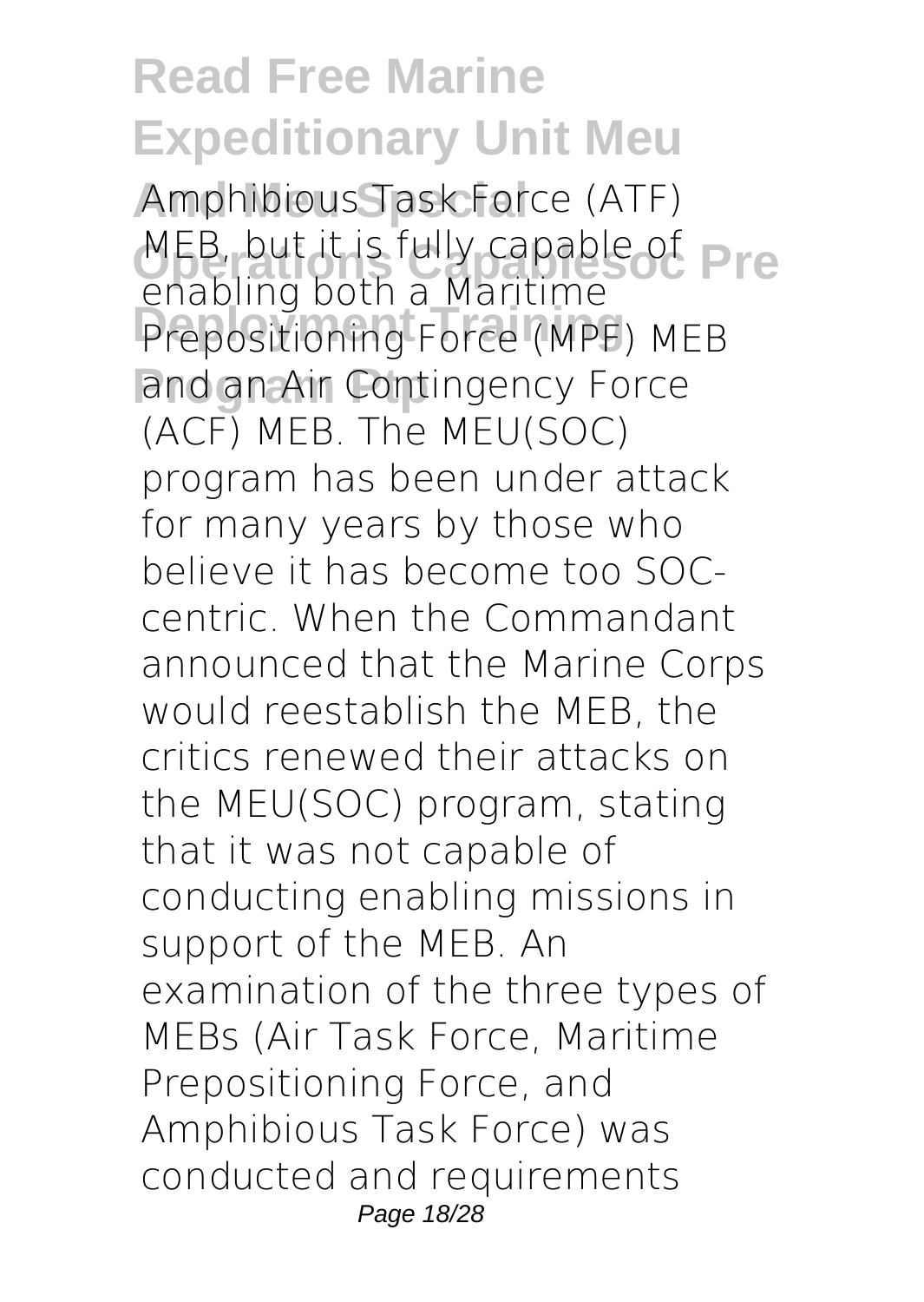**unique to each MEB were** identified. These requirements re **Deployment Training** capabilities of the MEU(SOC) and deficiencies were noted. where compared with the Concurrently, deficiencies were noted in the ability of the Marine Corps and Navy to support amphibious operations. The author concludes that the MEU(SOC) is adequately trained and capable of enabling an ACF or MPF MEB, provided that support is allocated to ensure naval and air superiority. The MEU(SOC) has difficulty supporting an ATF MEB enabling mission. The major deficiency associated with supporting the ATF enabling mission is the MEU(SOC)'s limited ability to conduct forcible entry on a defended beach. Without the Page 19/28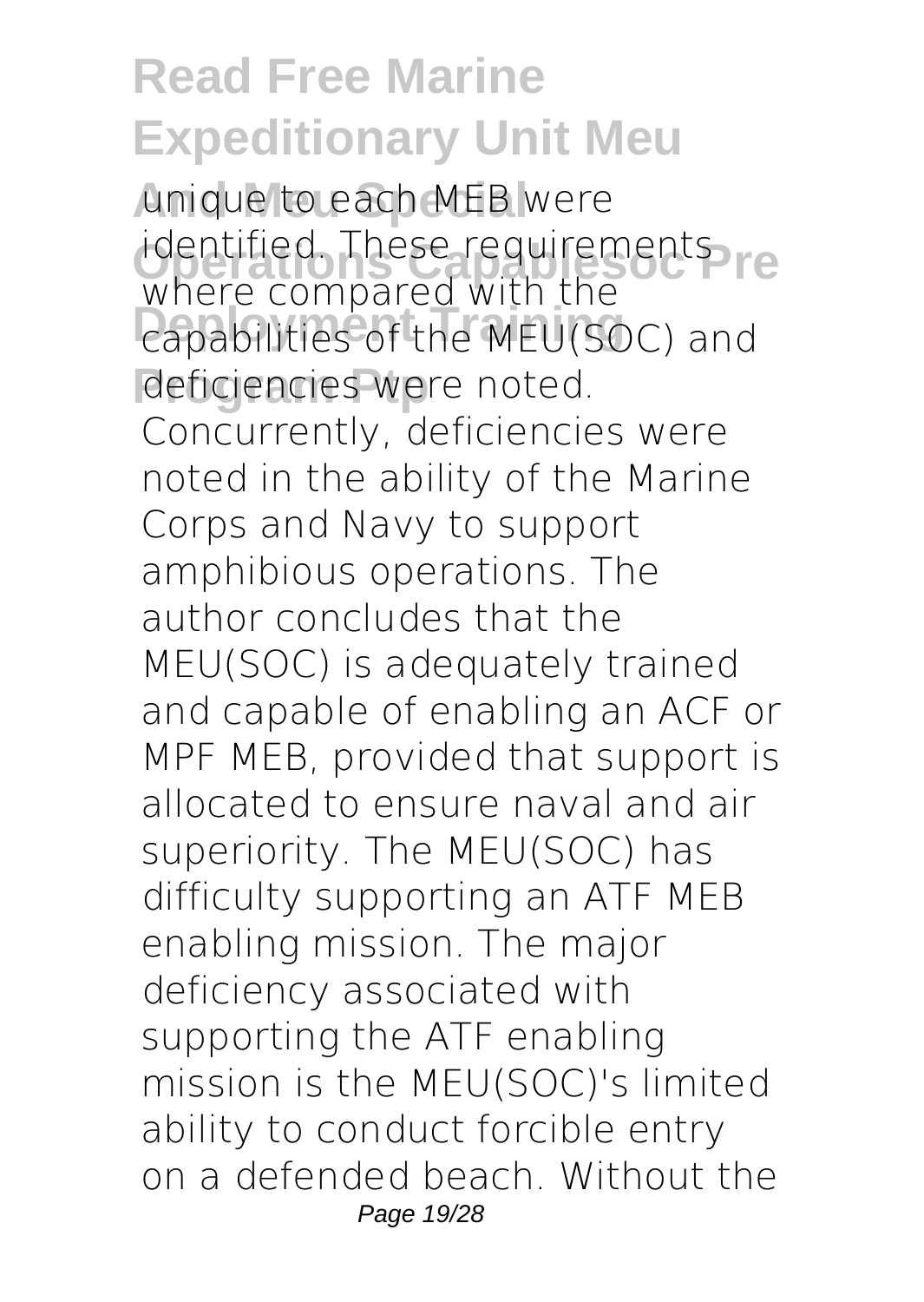ability to provide a lodgment for the MEB, the MEU's capability is<br>limited to conducting preaccoult **Deployment Training** shaping and reconnaissance operations. Capability deficiencies limited to conducting preassault extended beyond the MEU(SOC) and included significant deficiencies in the capabilities of the Marine Corps and Navy to support amphibious operations.

The Marine Expeditionary Unit (Special Operations Capable), or MEU(SOC) program has been around since the middle 1980's, and looks much the same today as it did nearly twenty years ago. MEU(SOC)s are teamed up with amphibious shipping squadrons of the United States Navy, together forming Expeditionary Strike Groups (ESGs). ESGs represent a Page 20/28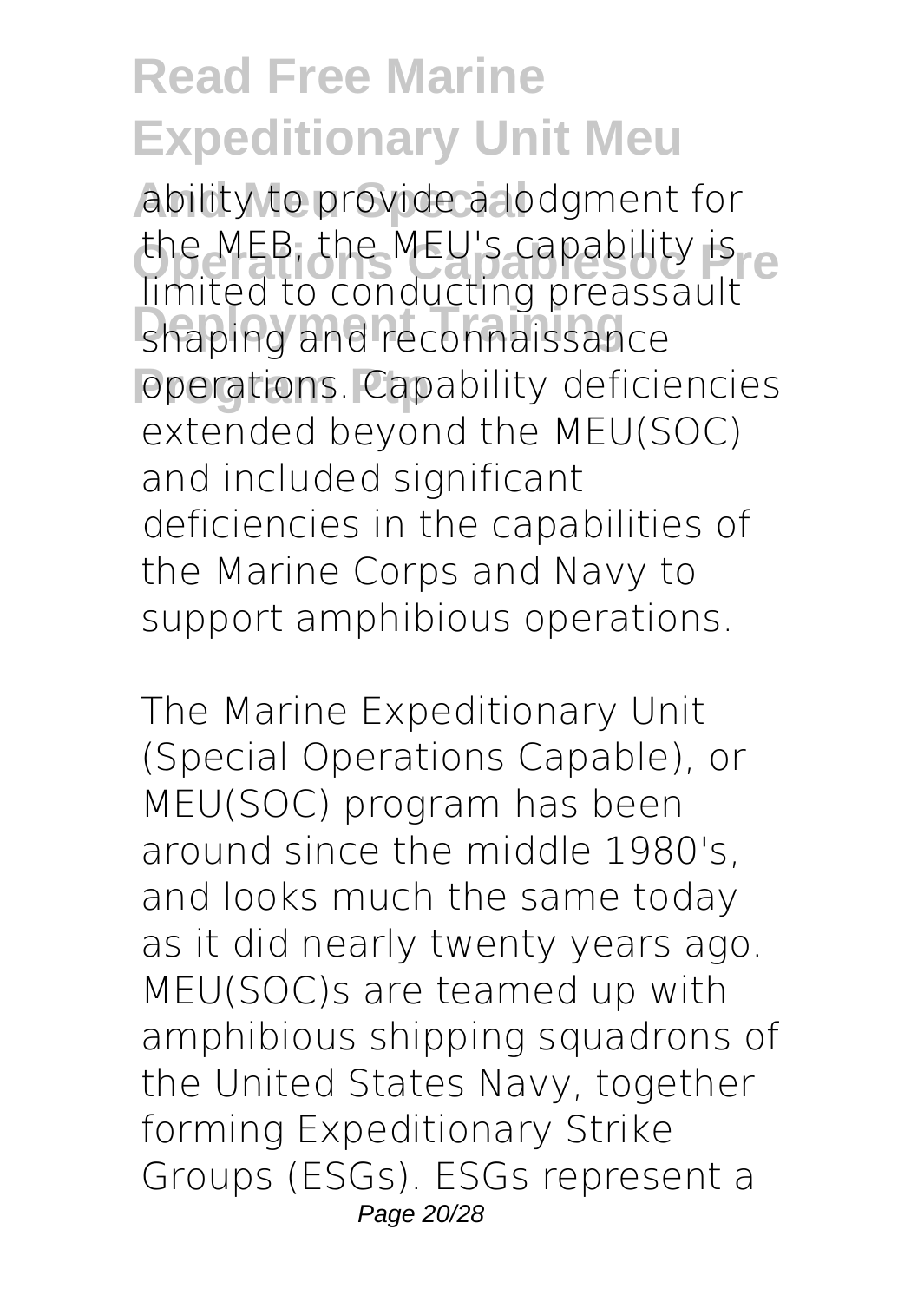highly capable, forward deployed, *Operations Capables agile, and general purpose force* **Deployment Training** commanders a lethal element of **Program Ptp** national power. Since its providing regional combatant inception in 1984, the MEU(SOC) program has undergone minor modifications in both task organization and mission essential task lists (METL's). Despite these changes the MEU(SOC) progrnm of the 21 century remains largely unchanged. Among the many reasons to take a close look at the MEU(SOC) program, the most recent an contentious are: Examining the nature of current ESG experiments, employment of MEU(SOC) units in the Global war on Terrorism (GWOT) and studying of the MEU(SOC) role in Page 21/28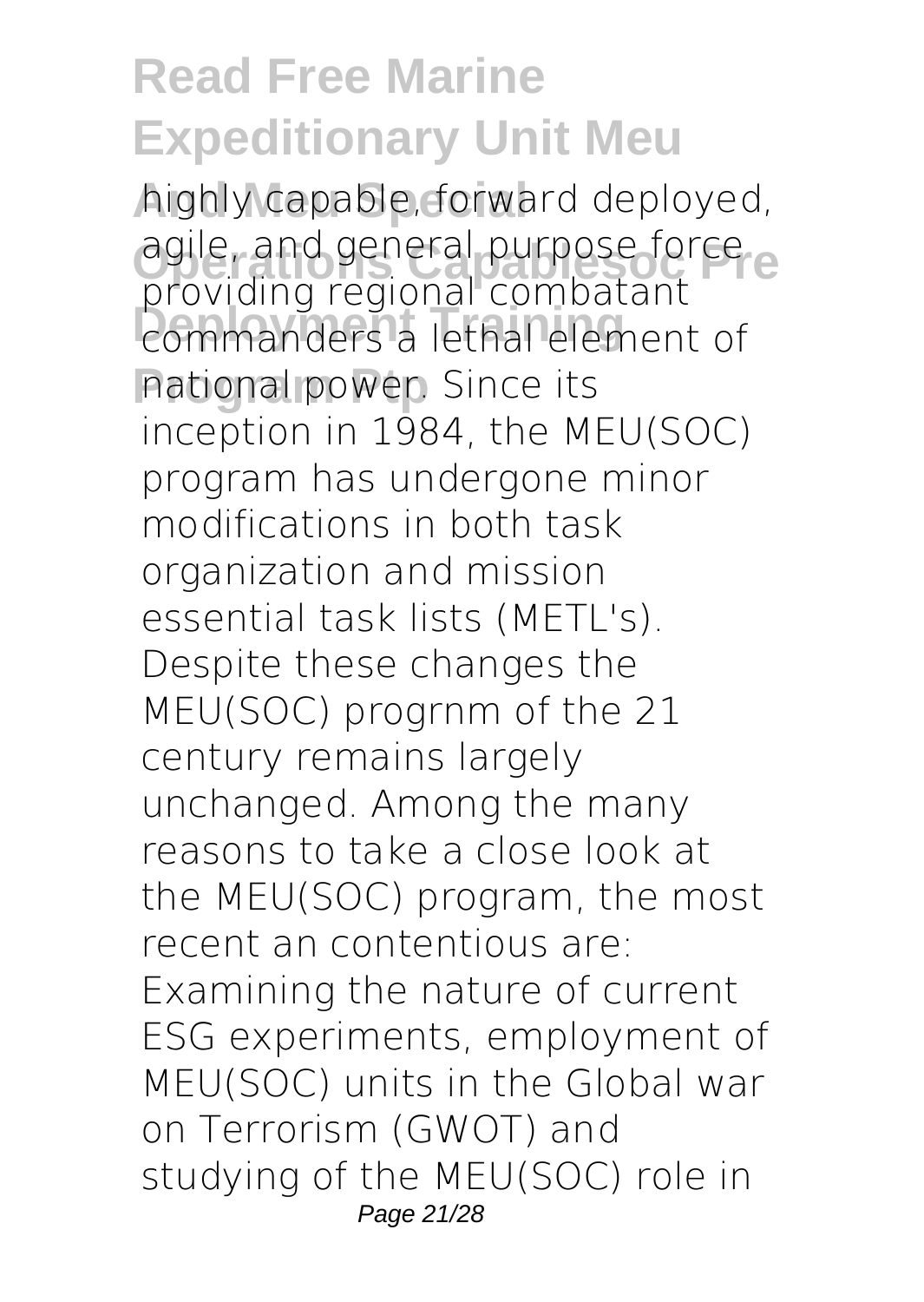the Department of Defenses (DoD) ongoing effort to transform.<br>MELICOC) relevancy is inded **Indianal Training Training Corps, butg the entire Naval** MEU(SOC) relevancy is inded service.

The Marine Expeditionary Unit (MEU) SMARTbook is designed to be a reference for MEU and PHIBRON Commanders, MEU and PHIBRON staffs and the commanders and staffs of the Major Subordinate Elements (MSE) and Naval Support Elements (NSE) of the ARG-MEU team. This is the 3rd edition of the MEU SMARTbook, updated for 2020 with 34 pages of updated/additional material and a return of the original GBC plasticcomb binding. Page 22/28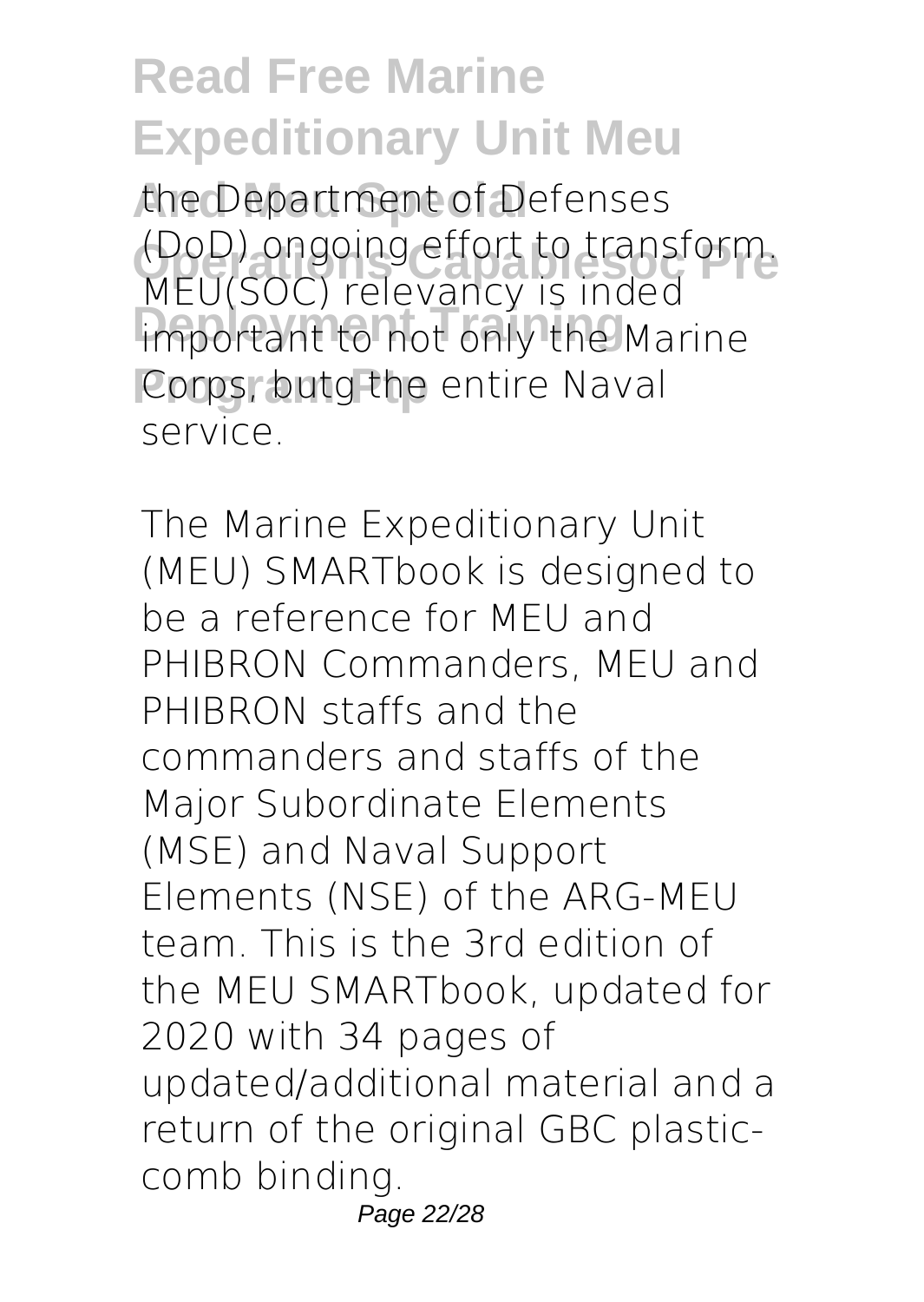**Read Free Marine Expeditionary Unit Meu And Meu Special** This important volume, guided by<br>this fundamental premise of **operational law as a legal** umbrella, this handbook divides this fundamental premise of operational law into discrete chapters discussing the legal disciplines and functions that comprise it. Since World War II, in nearly every crisis, the United States Marine Corps has projected forces to the crisis area with the ability to move ashore, backed with sufficient sustainability for prolonged operations. These forces have been organized into Marine Air Ground Task Forces (MAGTF), a combination that includes air, ground, and logistic assets, that maximizes the combat power of each of the war fighting elements. This capability Page 23/28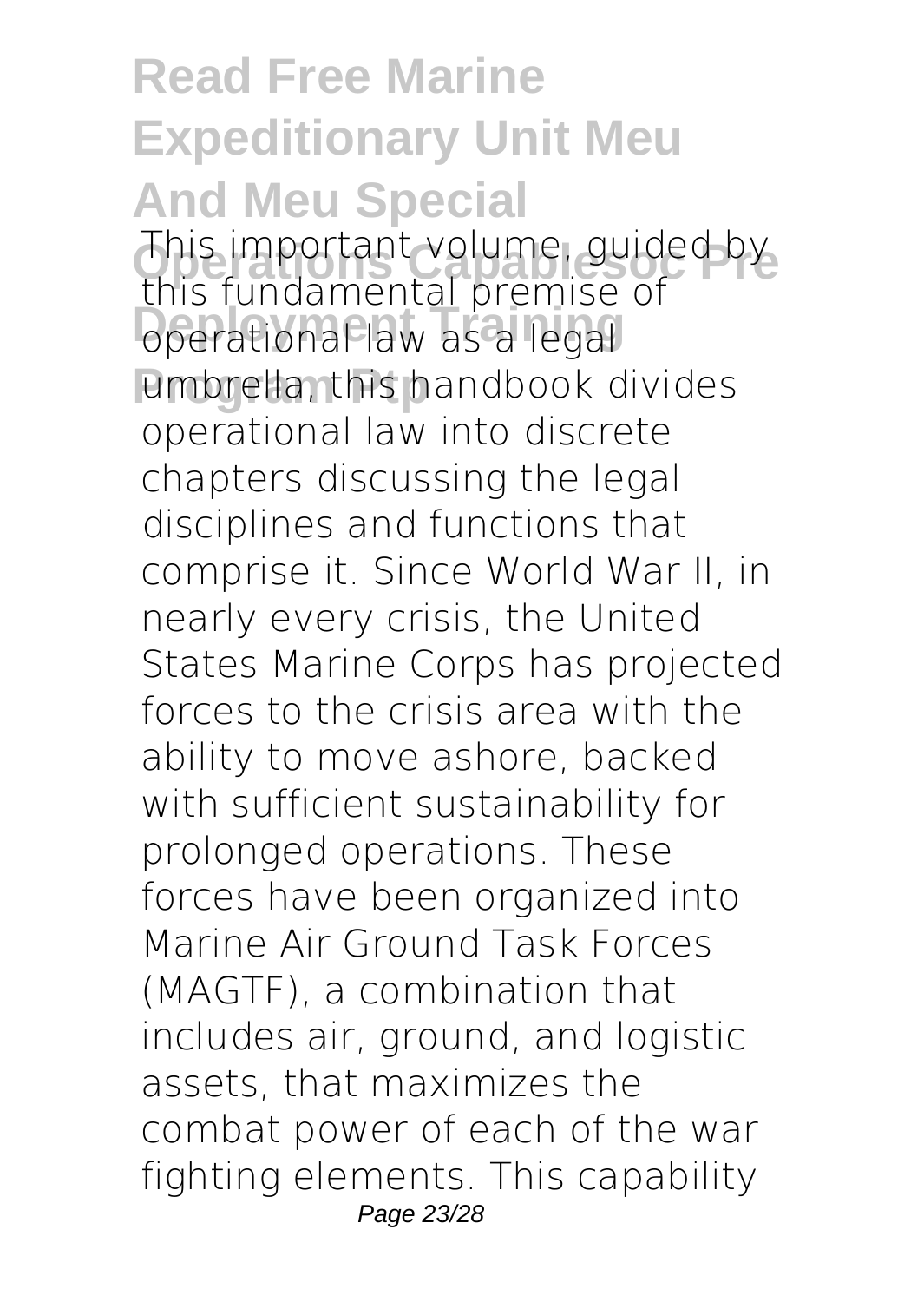is unique among all the military services and provides combatant **Deployment Training** versatile, and agile expeditionary forces. The largest standing commanders with scalable, MAGTF is the Marine Expeditionary Force (MEF), which is comprised of a headquarters element, possibly multiple divisions (ground combat element), wings (aviation combat element), and logistic groups (combat service support element). The intermediate-sized MAGTF is the Marine Expeditionary Brigade (MEB), which is normally composed of a headquarters element, a reinforced infantry regiment, a composite air group, and a brigade service support element. The smallest standing MAGTF is Page 24/28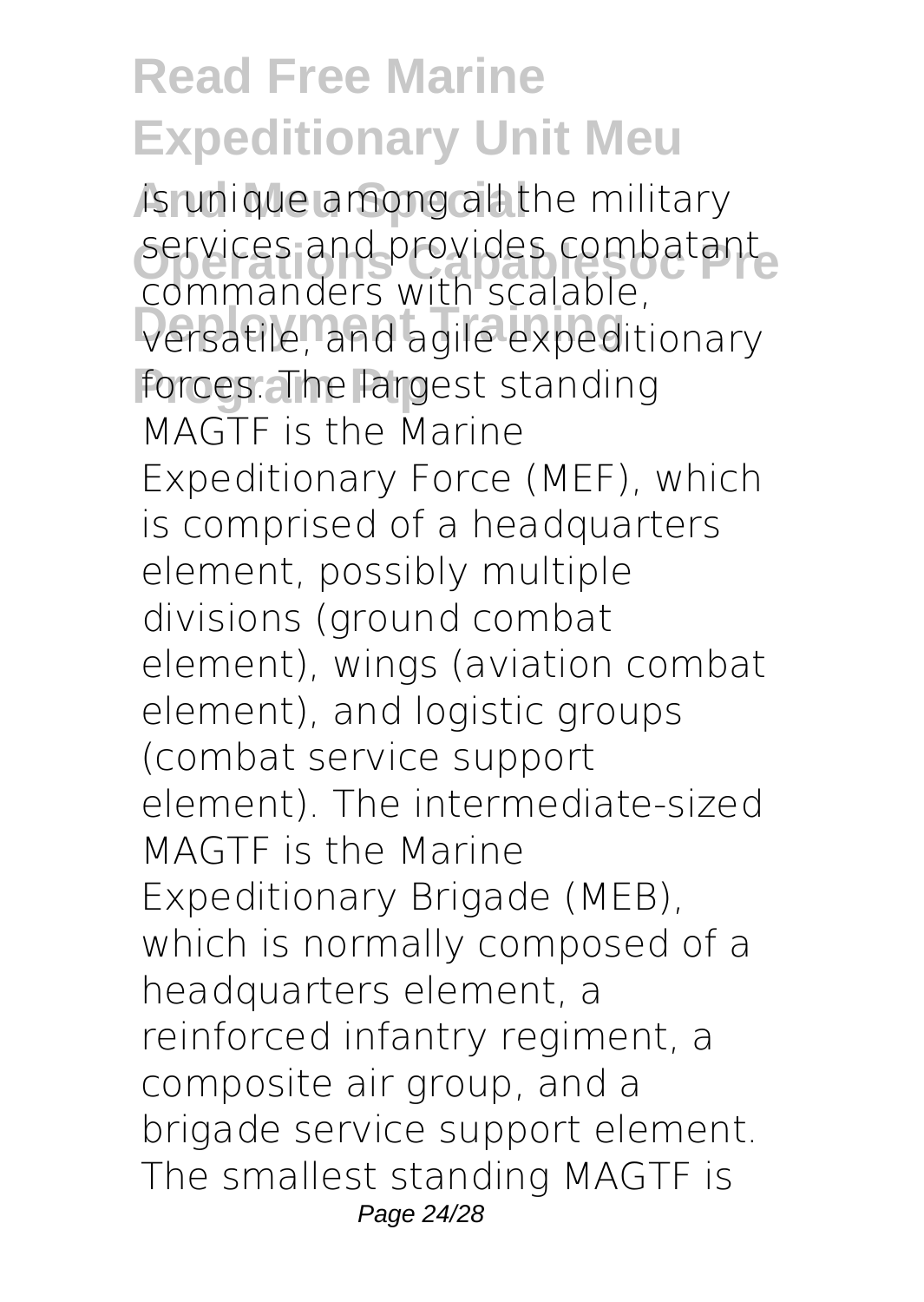**And Meu Special** the Marine Expeditionary Unit **(MEU), which is composed of a re Deployment Training** reinforced infantry battalion, a composite air squadron, and a headquarters element, a MEU service support group. In addition to the MEF, MEB, and MEU, a MAGTF can be task organized into essentially any size for a specific mission, operation, or exercise. Such a MAGTF is referred to as a Special Purpose MAGTF (SPMAGTF). MAGTFs have long provided the United States with a broad spectrum of response options when U.S. and allied interests have been threatened, or in non-combat situations requiring instant responses to a crisis. Selective, timely, and credible commitments of MAGTF units have, on many Page 25/28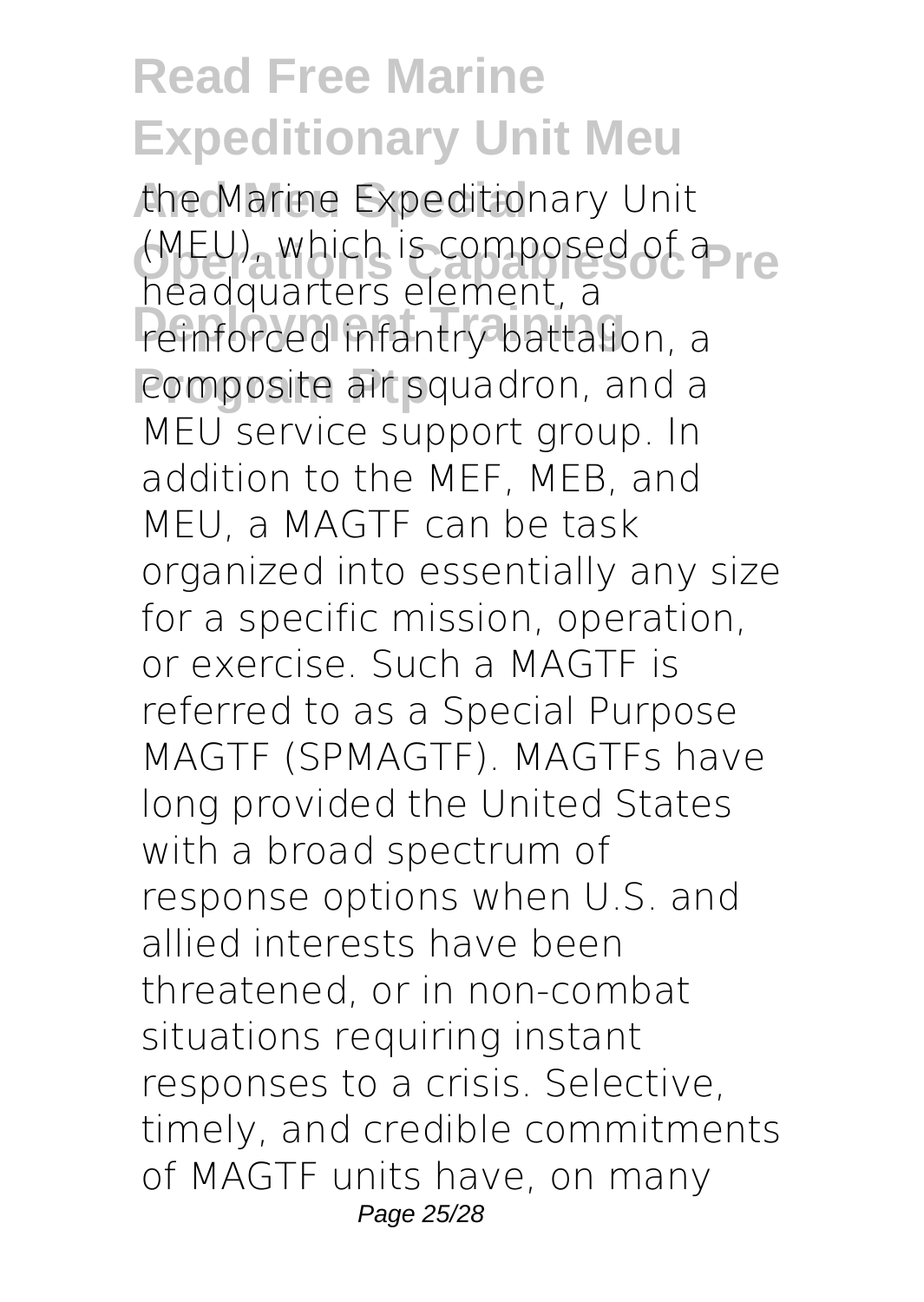**And Meu Special** occasions, helped bring stability to a region and sent signals<br>werklunde to aggresses that the **Deployment Training** United States is willing to defend its interests and able to do so on worldwide to aggressors that the extremely short notice with a significantly powerful force. With these unique MAGTF capabilities come unique challenges. Three of these challenges are recurrent themes of this book: tempo, transience, and isolation. First, MAGTF operations are characterized by speed. Things move fast in the MAGTF world, from the ability to deploy at a moment's notice to the ability to execute missions within hours of receipt of a warning or execute order. As a result, MAGTF commanders and staff planners, including the judge advocate (JA), Page 26/28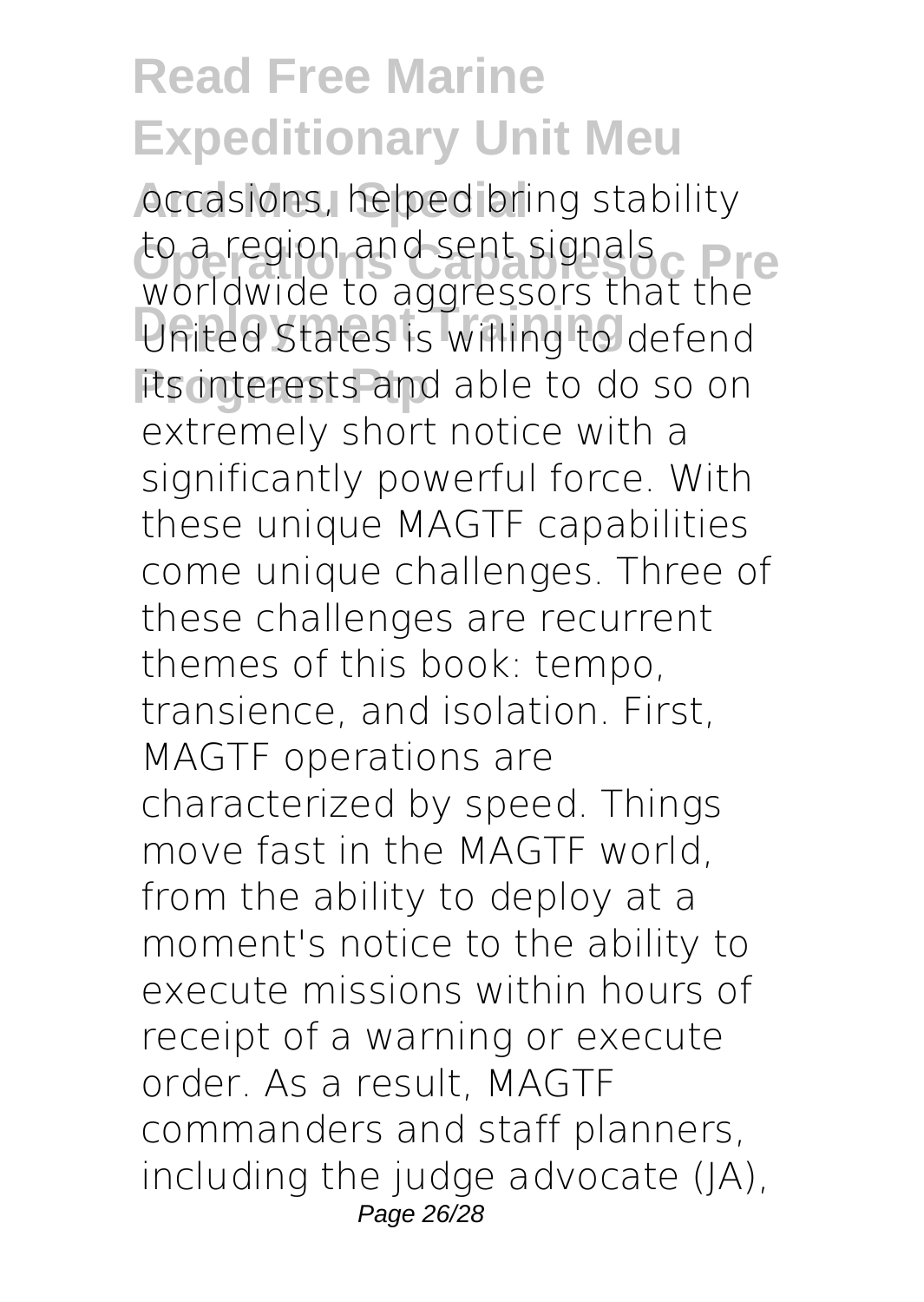must be able to act quickly and decisively with little time for **Pre Chapter 1 - Introduction to the** Marine Air-Ground Task Force \* contemplation and debate. Chapter 2 - Judge Advocate's Role in the Marine Corps Planning Process \* Chapter 3 - Recurring Rules of Engagement and Law of War Issues in MAGTF Operations \* Chapter 4 - Military Justice \* Chapter 5 - Administrative Investigations \* Chapter 6 - Civil Law \* Chapter 7 - Foreign and Deployment Claims \* Chapter 8 - Legal Assistance \* Chapter 9 - Resources Necessary in a Deployed Environment Appendices

Copyright code : 780f1720984d83 Page 27/28